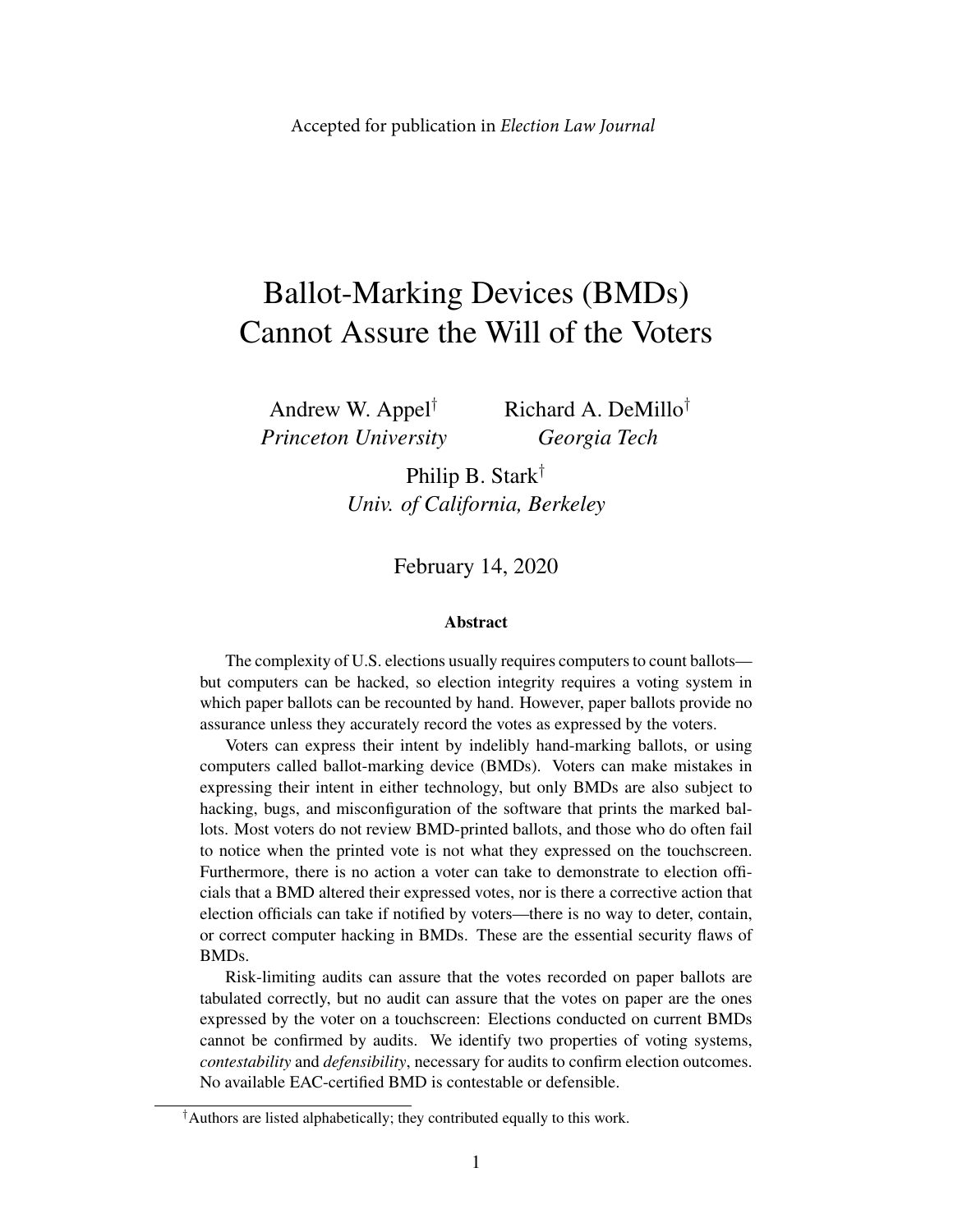#### <span id="page-1-1"></span>1 Introduction: Criteria for Voting Systems

Elections for public office and on public questions in the United States or any democracy must produce outcomes based on the votes that voters *express* when they indicate their choices on a paper ballot or on a machine. Computers have become indispensable to conducting elections, but computers are vulnerable. They can be hacked compromised by insiders or external adversaries who can replace their software with fraudulent software that deliberately miscounts votes—and they can contain design errors and bugs—hardware or software flaws or configuration errors that result in misrecording or mis-tabulating votes. Hence there must be some way, *independent* of any software in any computers, to ensure that reported election outcomes are correct, i.e., consistent with the expressed votes as intended by the voters.

Voting systems should be *software independent*, meaning that "an undetected change or error in its software cannot cause an undetectable change or error in an election outcome" [\[30,](#page-31-0) [31,](#page-31-1) [32\]](#page-31-2). Software independence is similar to tamper-evident packaging: if somebody opens the container and disturbs the contents, it will leave a trace.

The use of software-independent voting systems is supposed to ensure that if someone fraudulently hacks the voting machines to steal votes, we'll know about it. But we also want to know *the true outcome* in order to avoid a do-over election.<sup>[1](#page-1-0)</sup> A voting system is *strongly software independent* if it is software independent and, moreover, a detected change or error in an election outcome (due to change or error in the software) can be corrected using only the ballots and ballot records of the current election [\[30,](#page-31-0) [31\]](#page-31-1). Strong software independence combines tamper evidence with a kind of resilience: there's a way to tell whether faulty software caused a problem, and a way to recover from the problem if it did.

*Software independence* and *strong software independence* are now standard terms in the analysis of voting systems, and it is widely accepted that voting systems should be software independent. Indeed, version 2.0 of the Voluntary Voting System Guidelines (VVSG 2.0) incorporates this principle [\[11\]](#page-29-0).

But as we will show, these standard definitions are incomplete and inadequate, because the word *undetectable* hides several important questions: *Who* detects the change or error in an election outcome? How can a person *prove* that she has detected an er-

<span id="page-1-0"></span><sup>1</sup>Do-overs are expensive; they may delay the inauguration of an elected official; there is no assurance that the same voters will vote in the do-over election as voted in the original; they decrease public trust. And if the do-over election is conducted with the same voting system that can only detect but not correct errors, then there may need to be a do-over of the do-over, *ad infinitum.*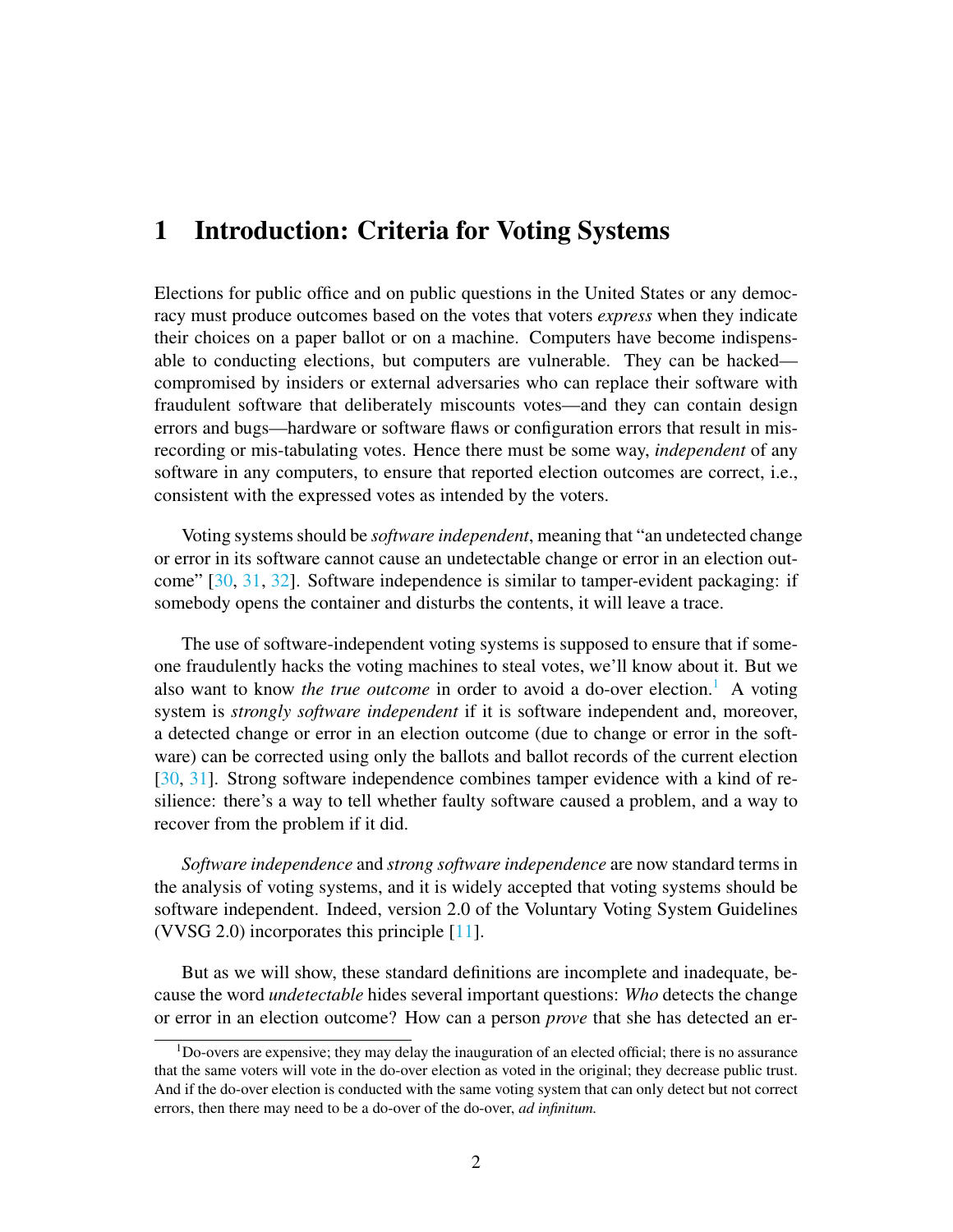ror? *What happens* when someone detects an error—does the election outcome remain erroneous? Or conversely: How can an election administrator *prove* that the election outcome not been altered, or prove that the correct outcome was recovered if a software malfunction was detected? The standard definition does not distinguish evidence available to an election official, to the public, or just to a single voter; nor does it consider the possibility of false alarms.

Those questions are not merely academic, as we show with an analysis of ballotmarking devices. Even if some *voters* "detect" that the printed output is not what they expressed to the BMD—even if some of *those* voters report their detection to election officials—there is no mechanism by which the *election official* can "detect" whether a BMD has been hacked to alter election outcomes. The questions of *who detects, and then what happens,* are critical—but unanswered by the standard definitions.

We will define the terms *contestable* and *defensible* to better characterize properties of voting systems that make them acceptable for use in public elections.[2](#page-2-0)

A voting system is *contestable* if an undetected change or error in its software that causes a change or error in an election outcome can always produce *public* evidence that the outcome is untrustworthy. For instance, if a voter selected candidate A on the touchscreen of a BMD, but the BMD prints candidate B on the paper ballot, then this A-vs-B evidence is available to the individual voter, but the voter cannot demonstrate this evidence to anyone else, since nobody else saw—nor should have seen—where the voter touched the screen.<sup>[3](#page-2-1)</sup> Thus, the voting system does not provide a way for the voter who observed the misbehavior to prove to anyone else that there was a problem, even if the problems altered the reported outcome. Such a system is therefore not *contestable*.

While the definition of software independence might allow evidence available only to individual voters as "detection," such evidence does not suffice for a system to be contestable. Contestibility is software independence, plus the requirement that "detect" implies "can generate public evidence." "Trust me" does not count as public evidence. If a voting system is not contestable, then problems voters "detect" might never see the light of day, much less be addressed or corrected.<sup>[4](#page-2-2)</sup>

<span id="page-2-0"></span><sup>2</sup>There are other notions connected to contestability and defensibility, although essentially different: Benaloh et al. [\[6\]](#page-29-1) define a P*-resilient canvass framework*, *personally verifiable* P*-resilient canvass framework*, and *privacy-perserving personally verifiable* P*-resilient canvass frameworks*.

<span id="page-2-2"></span><span id="page-2-1"></span><sup>&</sup>lt;sup>3</sup>See footnote [17.](#page-11-0)

<sup>&</sup>lt;sup>4</sup>If voters are the only means of detecting and quantifying the effect of those problems—as they are for BMDs—then in practice the system is not strongly software independent. The reason is that, as we will show, such claims by (some) voters *cannot* correct software-dependent changes to other voters' ballots, and *cannot* be used as the basis to invalidate or correct an election outcome. Thus, BMD-based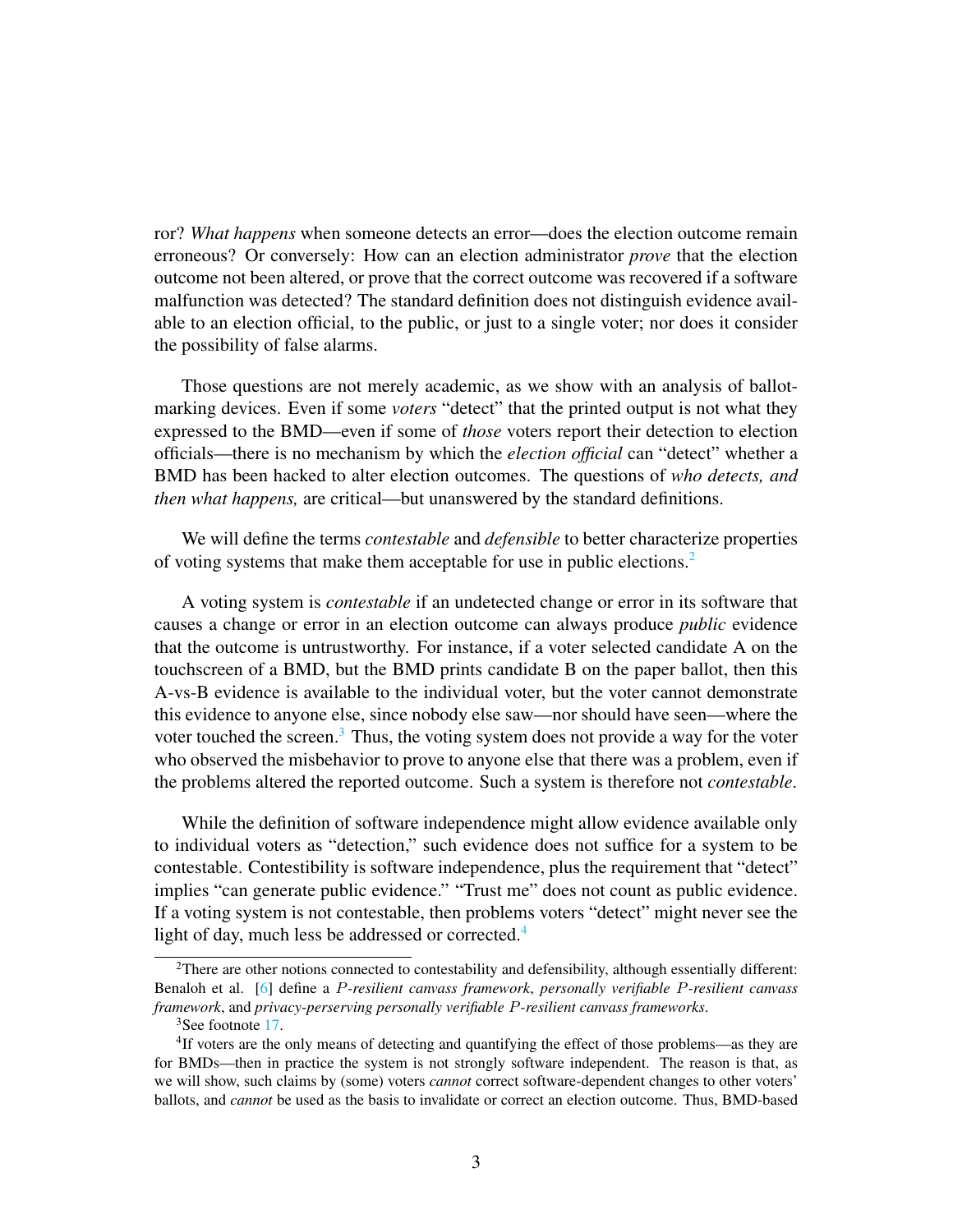Similarly, while strong software independence demands that a system be able to report the correct outcome even if there was an error or alteration of the software, it does not require *public evidence* that the (reconstructed) reported outcome is correct. We believe, therefore, that voting systems must also be *defensible*. We say that a voting system is defensible if, when the reported electoral outcome is correct, it is possible to generate convincing public evidence that the reported electoral outcome is correct—despite any malfunctions, software errors, or software alterations that might have occurred. If a voting system is not defensible, then it is vulnerable to "crying wolf": malicious actors could claim that the system malfunctioned when in fact it did not, and election officials will have no way to prove otherwise.

By analogy with *strong software independence*, we define: A voting system is *strongly defensible* if it is defensible and, moreover, a detected change or error in an election outcome (due to change or error in the software) can be corrected (with convincing public evidence) using only the ballots and ballot records of the current election.

In short, a system is contestable if it can generate public evidence of a problem whenever a reported outcome is wrong, while a system is defensible if it can generate public evidence whenever a reported outcome is correct—despite any problems that might have occurred. Contestable systems are publicly tamper-evident; defensible systems are publicly, demonstrably resilient.

Defensibility is a key requirement for *evidence-based elections* [\[39\]](#page-32-0): defensibility makes it possible in principle for election officials to generate convincing evidence that the reported winners really won—if the reported winners did really win. (We say an election *system* may be defensible, and an *election* may be evidence-based; there's much more *process* to an election than just the choice of system.)

Examples. The only known practical technology for contestable, strongly defensible voting is a system of *hand-marked paper ballots*, kept demonstrably physically secure, counted by machine, audited manually, and recountable by hand.<sup>[5](#page-3-0)</sup> In a handmarked paper ballot election, ballot-marking software cannot be the source of an error or change-of-election-outcome, because no software is used in marking ballots. Ballotscanning-and-counting software can be the source of errors, but such errors can be

election systems are not even (weakly) software independent, unless one takes "detection" to mean "somebody claimed there was a problem, with no evidence to support that claim."

<span id="page-3-0"></span><sup>&</sup>lt;sup>5</sup>The election must also generate convincing evidence that physical security of the ballots was not compromised, and the audit must generate convincing public evidence that the audit itself was conducted correctly.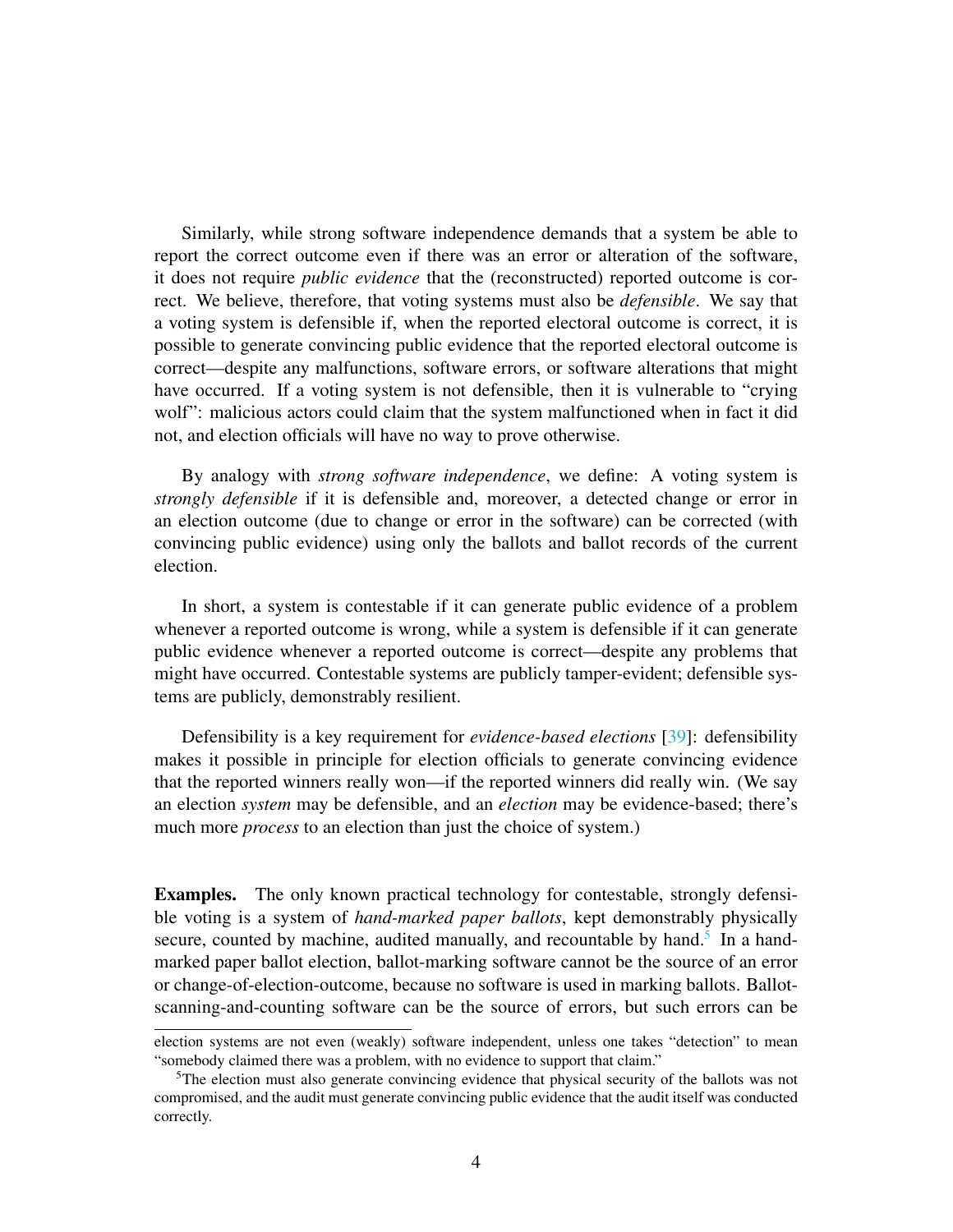detected and corrected by audits.

That system is *contestable:* if an optical scan voting machine reports the wrong outcome because it miscounted (because it was hacked, misprogrammed, or miscalibrated), the evidence is *public*: the paper ballots, recounted before witnesses, will not match the claimed results, also witnessed. It is *strongly defensible:* a recount before witnesses can demonstrate that the reported outcome is correct, or can find the correct outcome if it was wrong—and provide public evidence that the (reconstructed) outcome is correct. See Section [4](#page-14-0) for a detailed analysis.

Over 40 states now use some form of paper ballot for most voters [\[19\]](#page-30-0). Most of the remaining states are taking steps to adopt paper ballots. But *not all voting systems that use paper ballots are equally secure*.

Some are not even software independent. Some are software independent, but not strongly software independent, contestable, or defensible. In this report we explain:

- *Hand-marked paper ballot* systems are the only practical technology for contestable, strongly defensible voting systems.
- *Some ballot-marking devices (BMDs)* can be software independent, but they not strongly software independent, contestable, or defensible. Hacked or misprogrammed BMDs can alter election outcomes undetectably, so elections conducted using BMDs cannot provide public evidence that reported outcomes are correct. If BMD malfunctions are detected, there is no way to determine who really won. Therefore BMDs should not be used by voters who are able to mark an optical-scan ballot with a pen.
- *All-in-one BMD or DRE+VVPAT voting machines* are not software independent, contestable, or defensible. They should not be used in public elections.

# 2 Background

We briefly review the kinds of election equipment in use, their vulnerability to computer hacking (or programming error), and in what circumstances risk-limiting audits can mitigate that vulnerability.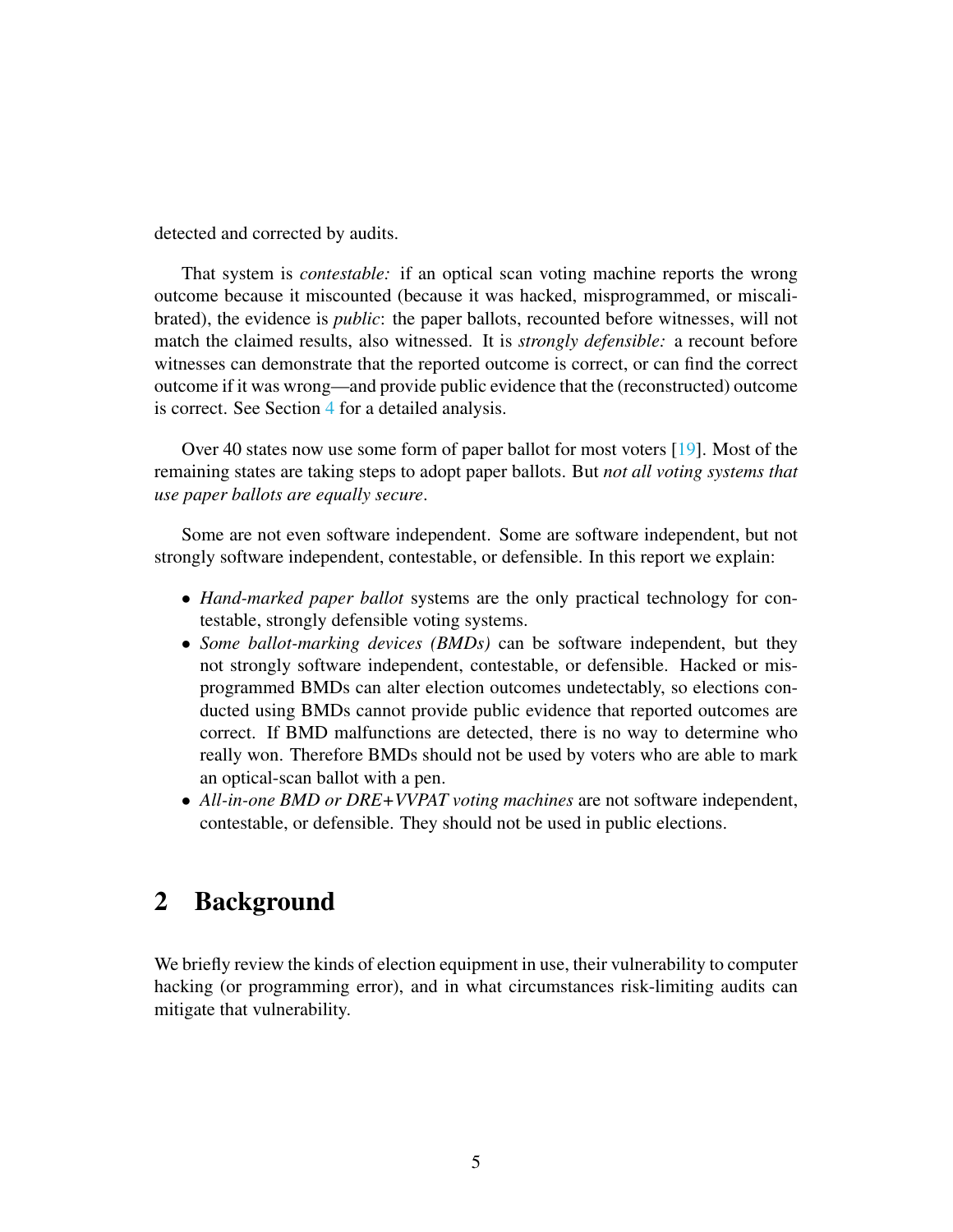#### Voting equipment

Although a voter may form an intention to vote for a candidate or issue days, minutes, or seconds before actually casting a ballot, that intention is a psychological state that cannot be directly observed by anyone else. Others can have access to that intention through what the voter (privately) *expresses* to the voting technology by interacting with it, e.g., by making selections on a BMD or marking a ballot by hand.<sup>[6](#page-5-0)</sup> Voting systems must accurately record the vote as the voter *expressed* it.

With a *hand-marked paper ballot optical-scan* system, the voter is given a paper ballot on which all choices (candidates) in each contest are listed; next to each candidate is a *target* (typically an oval or other shape) which the voter marks with a pen to indicate a vote. Ballots may be either preprinted or printed (unvoted) at the polling place using *ballot on demand* printers. In either case, the voter creates a tamper-evident record of intent by marking the printed paper ballot with a pen.

Such hand-marked paper ballots may be scanned and tabulated at the polling place using a *precinct-count optical scanner* (PCOS), or may be brought to a central place to be scanned and tabulated by a *central-count optical scanner* (CCOS). Mail-in ballots are typically counted by CCOS machines.

After scanning a ballot, a PCOS machine deposits the ballot in a secure, sealed ballot box for later use in recounts or audits; this is *ballot retention*. Ballots counted by CCOS are also retained for recounts or audits.[7](#page-5-1)

Paper ballots can also be hand counted, but in most jurisdictions (especially where there are many contests on the ballot) this is hard to do quickly; Americans expect election-night reporting of unofficial totals. Hand counting—i.e., manually determining votes directly from the paper ballots—is appropriate for audits and recounts.

<span id="page-5-0"></span>A *ballot-marking device* (BMD) provides a computerized user interface that presents

<sup>&</sup>lt;sup>6</sup>We recognize that voters make mistakes in expressing their intentions. For example, they may misunderstand the layout of a ballot or express an unintended choice through a perceptual error, inattention, or lapse of memory. The use of touchscreen technology does not necessarily correct for such user errors, as every smartphone user who has mistyped an important text message knows. Poorly designed ballots, poorly designed touchscreen interfaces, and poorly designed assistive interfaces increase the rate of error in voters' expressions of their votes. For the purposes of this report, we assume that properly engineered systems seek to minimize such usability errors.

<span id="page-5-1"></span><sup>&</sup>lt;sup>7</sup>Regulations and procedures governing custody and physical security of ballots are uneven and in many cases inadequate, but straightforward to correct because of decades of development of best practices.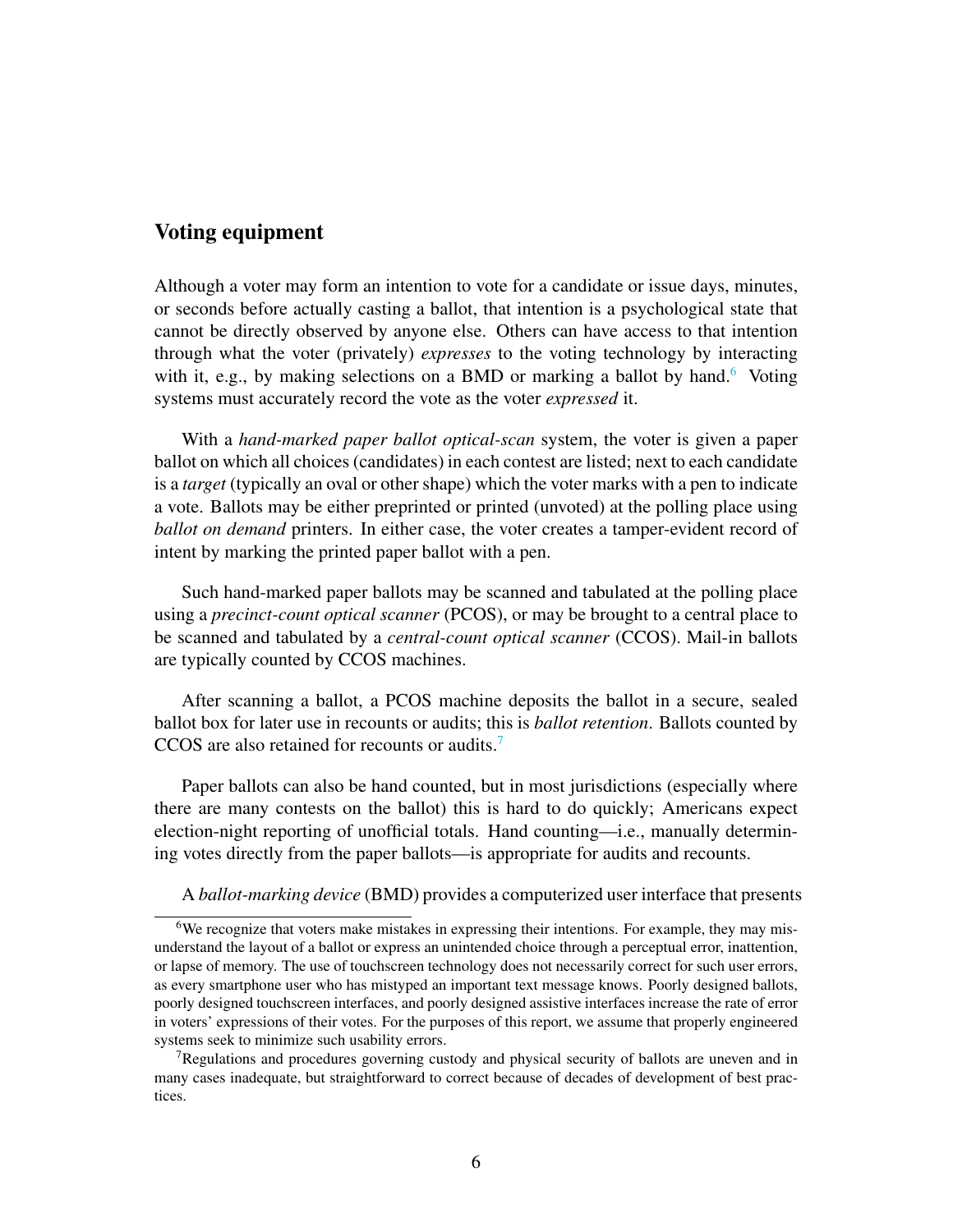the ballot to voters and captures their expressed selections—for instance, a touchscreen interface or an assistive interface that enables voters with disabilities to vote independently. Voter inputs (expressed votes) are recorded electronically. When a voter indicates that the ballot is complete and ready to be cast, the BMD prints a paper version of the electronically marked ballot. We use the term *BMD* for devices that mark ballots but do not tabulate or retain them, and *all-in-one* for devices that combine ballot marking, tabulation, and retention into the same paper path.

The paper ballot printed by a BMD may be in the same format as an optical-scan form (e.g., with ovals filled as if by hand) or it may list just the names of the candidate(s) selected in each contest. The BMD may also encode these selections into barcodes or QR codes for optical scanning. We discuss issues with barcodes later in this report.

An *all-in-one touchscreen voting machine* combines computerized ballot marking, tabulation, and retention in the same paper path. All-in-one machines come in several configurations:

- DRE+VVPAT machines—direct-recording electronic (DRE) voting machines with a voter-verifiable paper audit trail (VVPAT)—provide the voter a touchscreen (or other) interface, then print a paper ballot that is displayed to the voter under glass. The voter is expected to review this ballot and approve it, after which the machine deposits it into a ballot box. DRE+VVPAT machines do not contain optical scanners; that is, they do not read what is marked on the paper ballot; instead, they tabulate the vote directly from inputs to the touchscreen or other interface.
- BMD+Scanner all-in-one machines<sup>[8](#page-6-0)</sup> provide the voter a touchscreen (or other) interface to input ballot choices and print a paper ballot that is ejected from a slot for the voter to inspect. The voter then reinserts the ballot into the slot, after which the all-in-one BMD+scanner scans it and deposits it into a ballot box. Or, some BMD+Scanner all-in-one machines display the paper ballot behind plexiglass for the voter to inspect, before mechanically depositing it into a ballot box.

*Opscan+BMD with separate paper paths.* At least one model of voting machine (the Dominion ICP320) contains an optical scanner (opscan) and a BMD in the same cabinet, $9$  so that the optical scanner and BMD-printer are not in the same paper path; no possible configuration of the software could cause a BMD-marked ballot to be deposited in the ballot box without human handling of the ballot. We do not classify this as an *all-in-one* machine.

<span id="page-6-0"></span><sup>8</sup>Some voting machines, such as the ES&S ExpressVote, can be configured as either a BMD or a BMD+Scanner all-in-one. Others, such as the ExpressVoteXL, work only as all-in-one machines.

<span id="page-6-1"></span><sup>9</sup>More precisely, the ICP320 optical scanner and the BMD audio+buttons interface are in the same cabinet, but the printer is a separate box.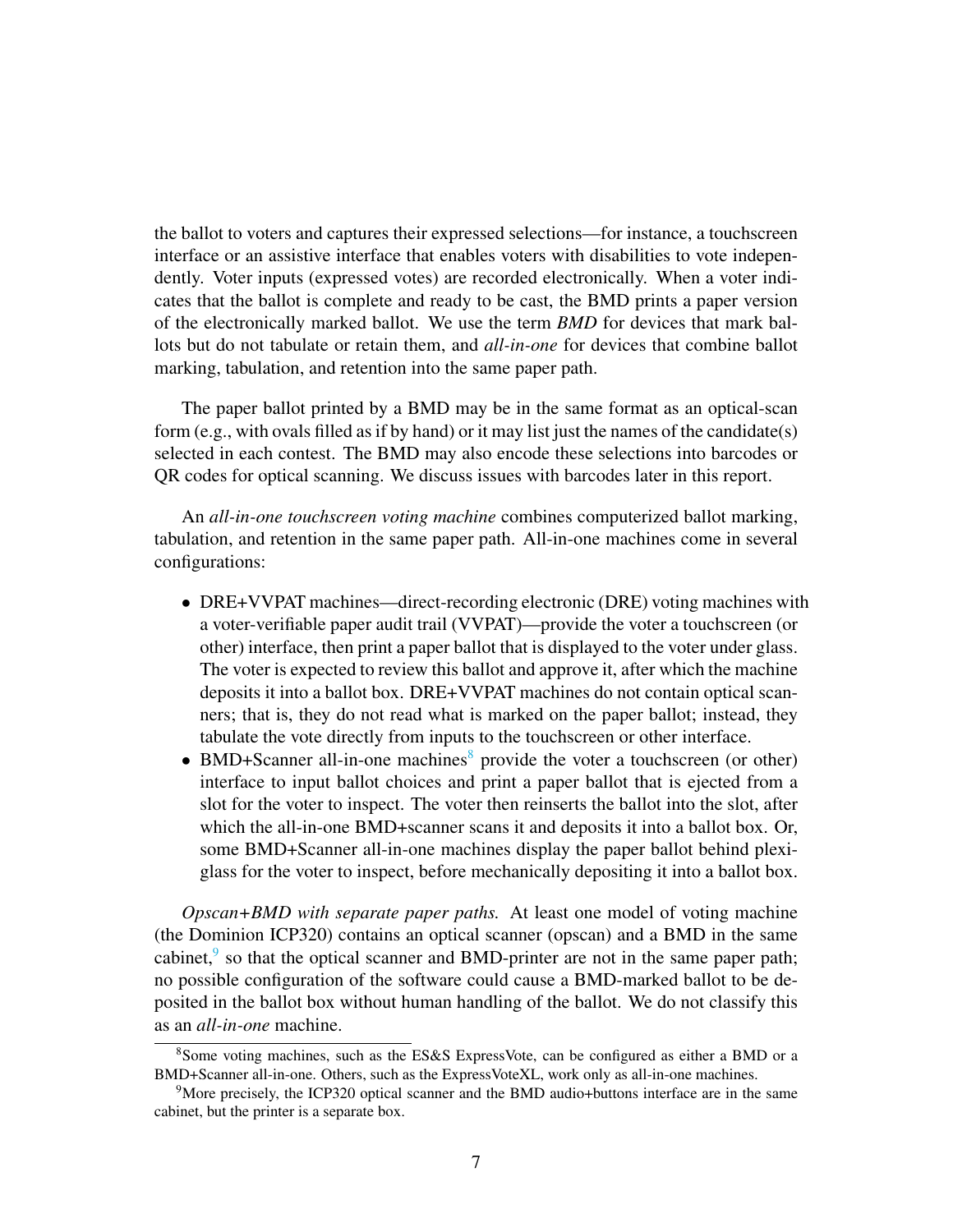#### Hacking

There are many forms of computer hacking. In this analysis of voting machines we focus on the alteration of voting machine software so that it miscounts votes or mismarks ballots to alter election outcomes. There are many ways to alter the software of a voting machine: a person with physical access to the computer can open it and directly access the memory; one can plug in a special USB thumbdrive that exploits bugs and vulnerabilities in the computer's USB drivers; one can connect to its WiFi port or Bluetooth port or telephone modem (if any) and exploit bugs in those drivers, or in the operating system.

"Air-gapping" a system (i.e., never connecting it to the Internet nor to any other network) does not automatically protect it. Before each election, election administrators must transfer a *ballot definition* into the voting machine by inserting a *ballot definition cartridge* that was programmed on election-administration computers that may have been connected previously to various networks; it has been demonstrated that votechanging viruses can propagate via these ballot-definition cartridges [\[18\]](#page-30-1).

Hackers might be corrupt insiders with access to a voting-machine warehouse; corrupt insiders with access to a county's election-administration computers; outsiders who can gain remote access to election-administration computers; outsiders who can gain remote access to voting-machine manufacturers' computers (and "hack" the firmware installed in new machines, or the firmware updates supplied for existing machines), and so on. Supply-chain hacks are also possible: the hardware installed by a voting system vendor may have malware pre-installed by the vendor's component suppliers.<sup>[10](#page-7-0)</sup>

Computer systems (including voting machines) have so many layers of software that it is impossible to make them perfectly secure [\[24,](#page-30-2) pp. 89–91]. When manufacturers of voting machines use the best known security practices, adversaries may find it more difficult to hack a BMD or optical scanner—but not impossible. Every computer in every critical system is vulnerable to compromise through hacking, insider attacks or exploiting design flaws.

<span id="page-7-0"></span><sup>&</sup>lt;sup>10</sup>Given that many chips and other components are manufactured in China and elsewhere, this is a serious concern. Carsten Schürmann has found Chinese pop songs on the internal memory of voting machines (C. Schürmann, personal communication, 2018). Presumably those files were left there accidentally—but this shows that malicious code *could* have been pre-installed deliberately, and that neither the vendor's nor the election official's security and quality control measures discovered and removed the extraneous files.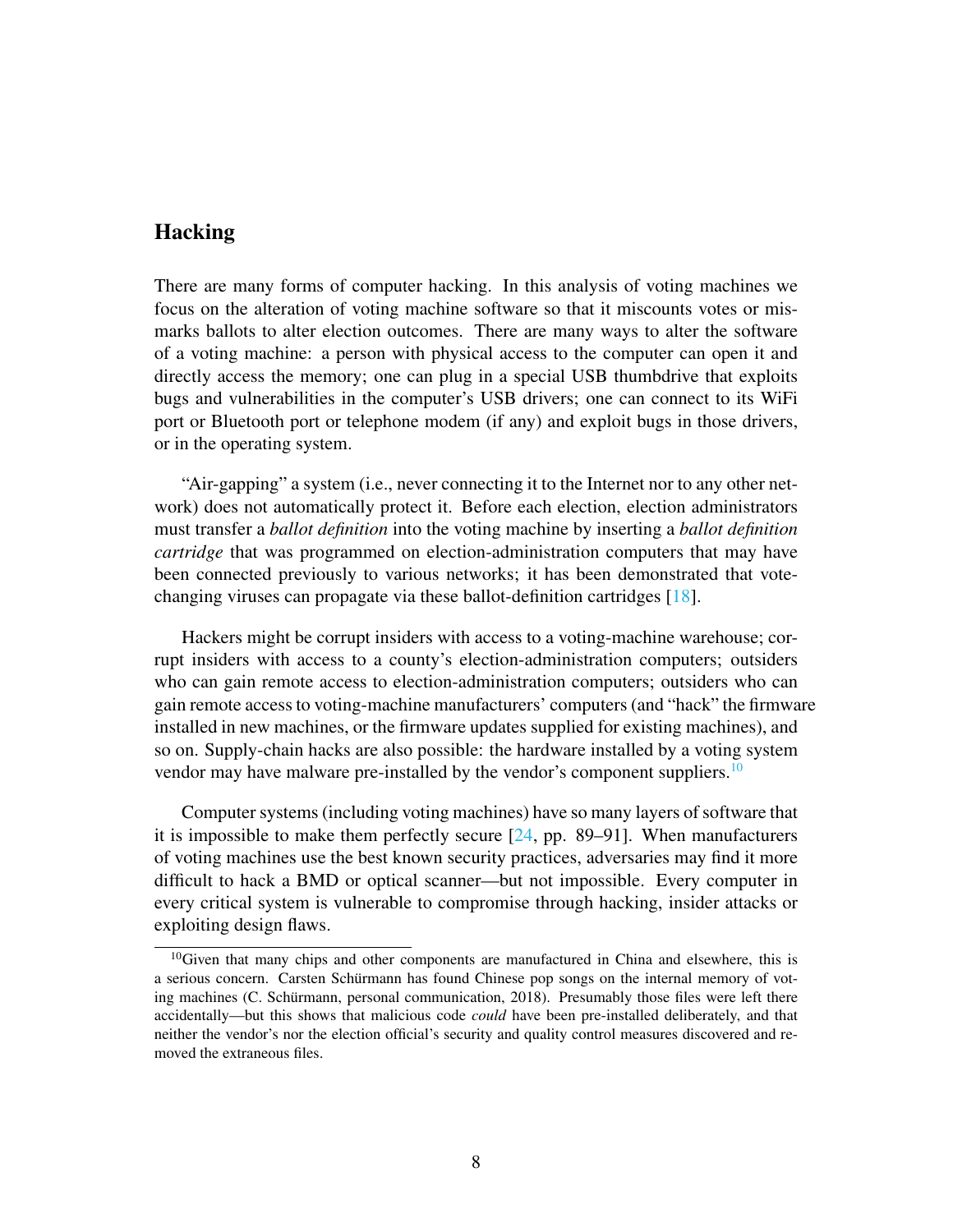#### Election assurance through risk-limiting audits

To ensure that the reported electoral outcome of each contest corresponds to what the voters expressed, the most practical known technology is a *risk-limiting audit* (RLA) of trustworthy paper ballots [\[35,](#page-31-3) [36,](#page-31-4) [23\]](#page-30-3). The National Academies of Science, Engineering, and Medicine, recommend routine RLAs after every election [\[24\]](#page-30-2), as do many other organizations and entities concerned with election integrity.<sup>[11](#page-8-0)</sup>

The *risk limit* of a risk-limiting audit is the maximum chance that the audit will not correct the reported electoral outcome, if the reported outcome is wrong. "Electoral outcome" means the political result—who or what won—not the exact tally. "Wrong" means that the outcome does not correspond to what the voters expressed.

A RLA involves manually inspecting randomly selected paper ballots following a rigorous protocol. The audit stops if and when the sample provides convincing evidence that the reported outcome is correct; otherwise, the audit continues until every ballot has been inspected manually, which reveals the correct electoral outcome if the paper trail is trustworthy. RLAs protect against vote-tabulation errors, whether those errors are caused by failures to follow procedures, misconfiguration, miscalibration, faulty engineering, bugs, or malicious hacking. $12$ 

The risk limit should be determined as a matter of policy or law. For instance, a 5% risk limit means that, if a reported outcome is wrong solely because of tabulation errors, there is at least a 95% chance that the audit procedure will correct it. Smaller risk limits give higher confidence in election outcomes, but require inspecting more ballots, other things being equal. RLAs never revise a correct outcome.

RLAs can be very efficient, depending in part on how the voting system is designed and how jurisdictions organize their ballots. If the computer results are accurate, an efficient RLA with a risk limit of 5% requires examining just a few—about 7 divided by the margin—ballots selected randomly from the contest.<sup>[13](#page-8-2)</sup> For instance, if the margin of victory is 10% and the results are correct, the RLA would need to examine about  $7/10\% = 70$  ballots to confirm the outcome at 5% risk. For a 1% margin, the RLA would need to examine about  $7/1\% = 700$  ballots. The sample size does not depend

<span id="page-8-0"></span><sup>&</sup>lt;sup>11</sup> Among them are the Presidential Commission on Election Administration, the American Statistical Association, the League of Women Voters, and Verified Voting Foundation.

<span id="page-8-1"></span> $12R$ RLAS do not protect against problems that cause BMDs to print something other than what wasshown to the voter on the screen, nor do they protect against problems with ballot custody.

<span id="page-8-2"></span><sup>13</sup>Technically, it is the *diluted margin* that enters the calculation. The diluted margin is the number of votes that separate the winner with the fewest votes from the loser with the most votes, divided by the number of ballots cast, including undervotes and invalid votes.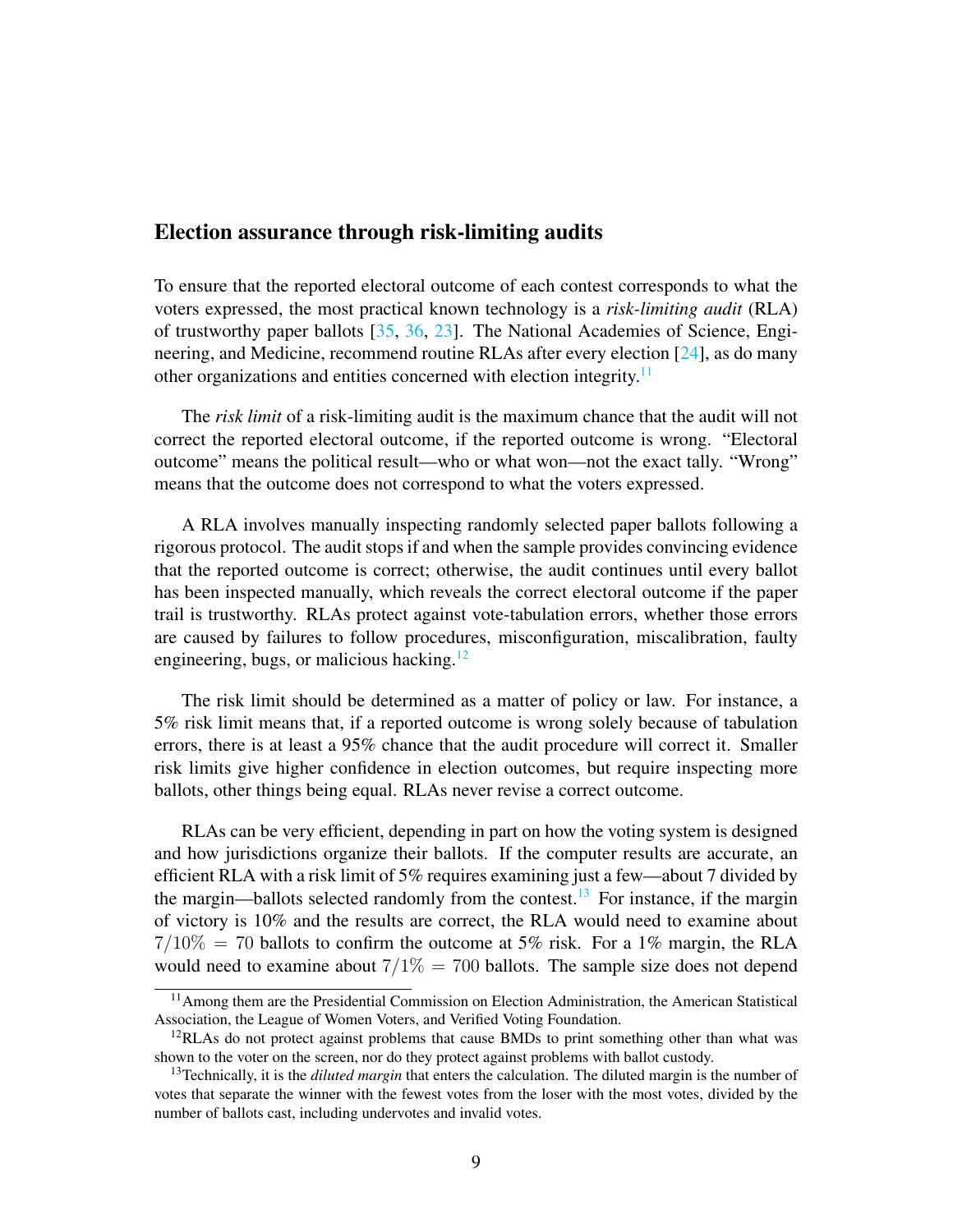much on the total number of ballots cast in the contest, only on the margin of the winning candidate's victory.

RLAs assume that a full hand tally of the paper trail would reveal the correct electoral outcomes: the paper trail must be trustworthy. Other kinds of audits, such as *compliance audits* [\[6,](#page-29-1) [23,](#page-30-3) [39,](#page-32-0) [37\]](#page-32-1) are required to establish whether the paper trail itself is trustworthy. Applying an RLA procedure to an untrustworthy paper trail cannot limit the risk that a wrong reported outcome goes uncorrected.

Properly preserved hand-marked paper ballots ensure that expressed votes are identical to recorded votes. But BMDs might not record expressed votes accurately, for instance, if BMD software has bugs, was misconfigured, or was hacked: BMD printout is not a trustworthy record of the expressed votes. Neither a compliance audit nor a RLA can possibly check whether errors in recording expressed votes altered election outcomes. RLAs that rely on BMD output therefore cannot limit the risk that an incorrect reported election outcome will go uncorrected.

A paper-based voting system (such as one that uses optical scanners) is systematically more secure than a paperless system (such as DREs) *only if the paper trail is trustworthy and the results are checked against the paper trail using a rigorous method such as an RLA or full manual tally*. If it is possible that error, hacking, bugs, or miscalibration caused the recorded-on-paper votes to differ from the expressed votes, an RLA or even a full hand recount cannot not provide convincing public evidence that election outcomes are correct: such a system cannot be *defensible*. In short, paper ballots provide little assurance against hacking if they are never examined or if the paper might not accurately reflect the votes expressed by the voters.

### <span id="page-9-0"></span>3 (Non)Contestability/Defensibility of BMDs

A BMD-generated paper trail is not a reliable record of the vote expressed by the voter. Like any computer, a BMD (or a DRE+VVPAT) is vulnerable to bugs, misconfiguration, hacking, installation of unauthorized (fraudulent) software, and alteration of installed software.

If a hacker sought to steal an election by altering BMD software, what would the hacker program the BMD to do? In cybersecurity practice, we call this the *threat model*.

The simplest threat model is this one: In some contests, not necessarily top-of-theticket, change a small percentage of the votes (such as 5%).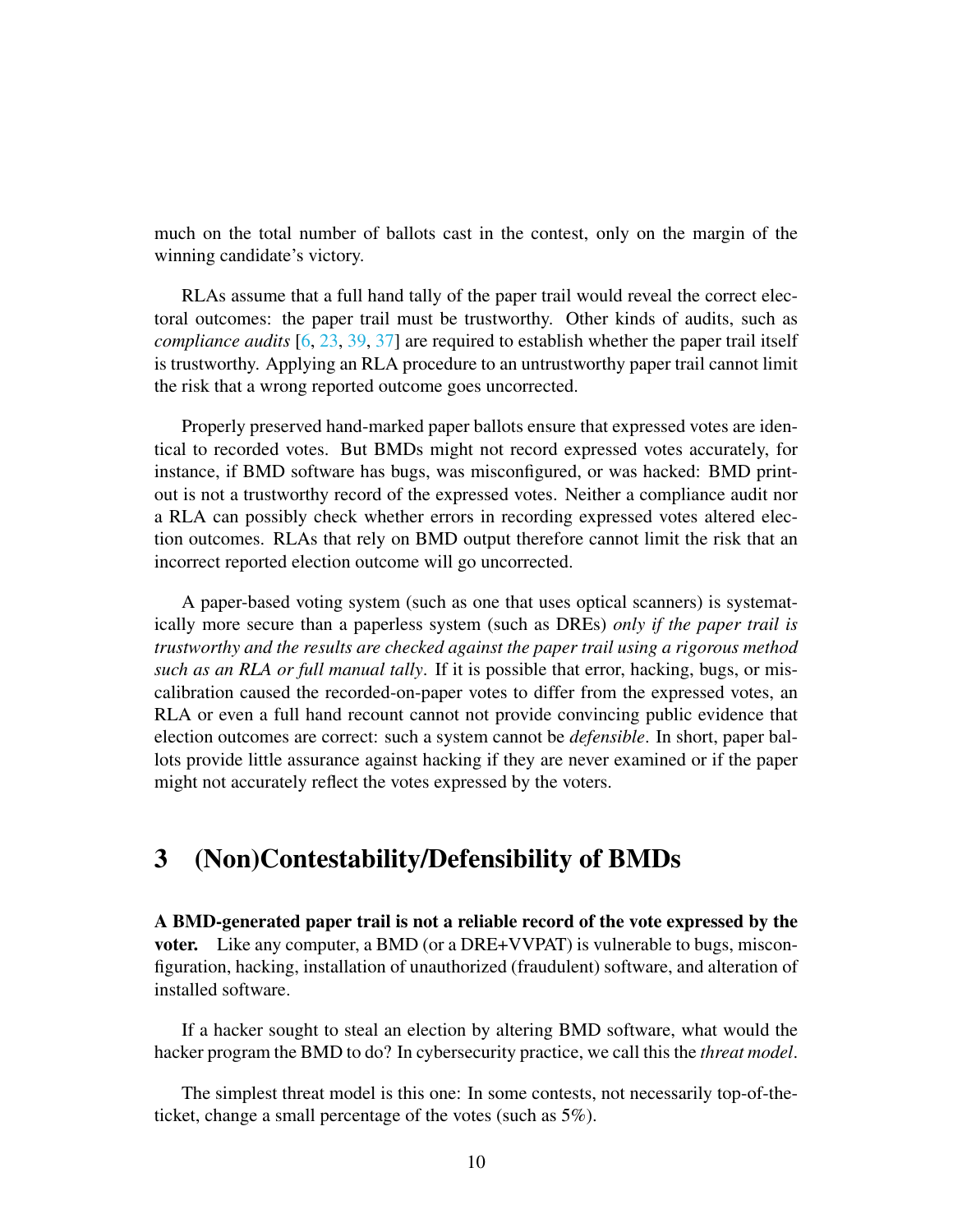In recent national elections, analysts have considered a candidate who received 60% of the vote to have won by a landslide. Many contests are decided by less than a 10% margin. Changing 5% of the votes can change the margin by 10%, because "flipping" a vote for one candidate into a vote for a different candidate changes the difference in their tallies—i.e., the margin—by 2 votes. If hacking or bugs or misconfiguration could change 5% of the votes, that would be a very significant threat.

Although public and media interest often focus on top-of-the-ticket races such as President and Governor, elections for lower offices such as state representatives, who control legislative agendas and redistricting, and county officials, who manage elections and assess taxes, are just as important in our democracy. Altering the outcome of smaller contests requires altering fewer votes, so fewer voters are in a position to notice that their ballots were misprinted. And most voters are not as familiar with the names of the candidates for those offices, so they might be unlikely to notice if their ballots were misprinted, even if they checked.

Research in a real polling place in Tennessee during the 2018 election, found that half the voters *didn't look at all* at the paper ballot printed by a BMD, even when they were holding it in their hand and directed to do so while carrying it from the BMD to the optical scanner [\[14\]](#page-30-4). Those voters who did look at the BMD-printed ballot spent *an average of 4 seconds* examining it to verify that the eighteen or more choices they made were correctly recorded. That amounts to 222 milliseconds per contest, barely enough time for the human eye to move and refocus under perfect conditions and not nearly enough time for perception, comprehension, and recall [\[28\]](#page-31-5). A study by other researchers [\[8\]](#page-29-2), in a simulated polling place using real BMDs deliberately hacked to alter one vote on each paper ballot, found that only 6.6% of voters told a pollworker something was wrong.<sup>[14](#page-10-0)[15](#page-10-1)</sup> The same study found that among voters who examined their hand-marked ballots, half were unable to recall key features of ballots cast moments before, a prerequisite step for being able to recall their own ballot choices. This finding is broadly consistent with studies of effects like "change blindness" or "choice blindness," in which human subjects fail to notice changes made to choices

<span id="page-10-0"></span><sup>&</sup>lt;sup>14</sup>You might think, "the voter really *should* carefully review their BMD-printed ballot." But because the scientific evidence shows that voters *do not* [\[14\]](#page-30-4) and cognitively *cannot* [\[17\]](#page-30-5) perform this task well, legislators and election administrators should provide a voting system that counts the votes *as voters express them*.

<span id="page-10-1"></span><sup>&</sup>lt;sup>15</sup>Studies of voter confidence about their ability to verify their ballots are not relevant: in typical situations, subjective confidence and objective accuracy are at best weakly correlated. The relationship between confidence and accuracy has been studied in contexts ranging from eyewitness accuracy [\[9,](#page-29-3) [13,](#page-29-4) [42\]](#page-32-2) to confidence in psychological clinical assessments [\[15\]](#page-30-6) and social predictions [\[16\]](#page-30-7). The disconnect is particularly severe at high confidence. Indeed, this is known as "the overconfidence effect." For a lay discussion, see *Thinking, Fast and Slow* by Nobel economist Daniel Kahnemann [\[21\]](#page-30-8).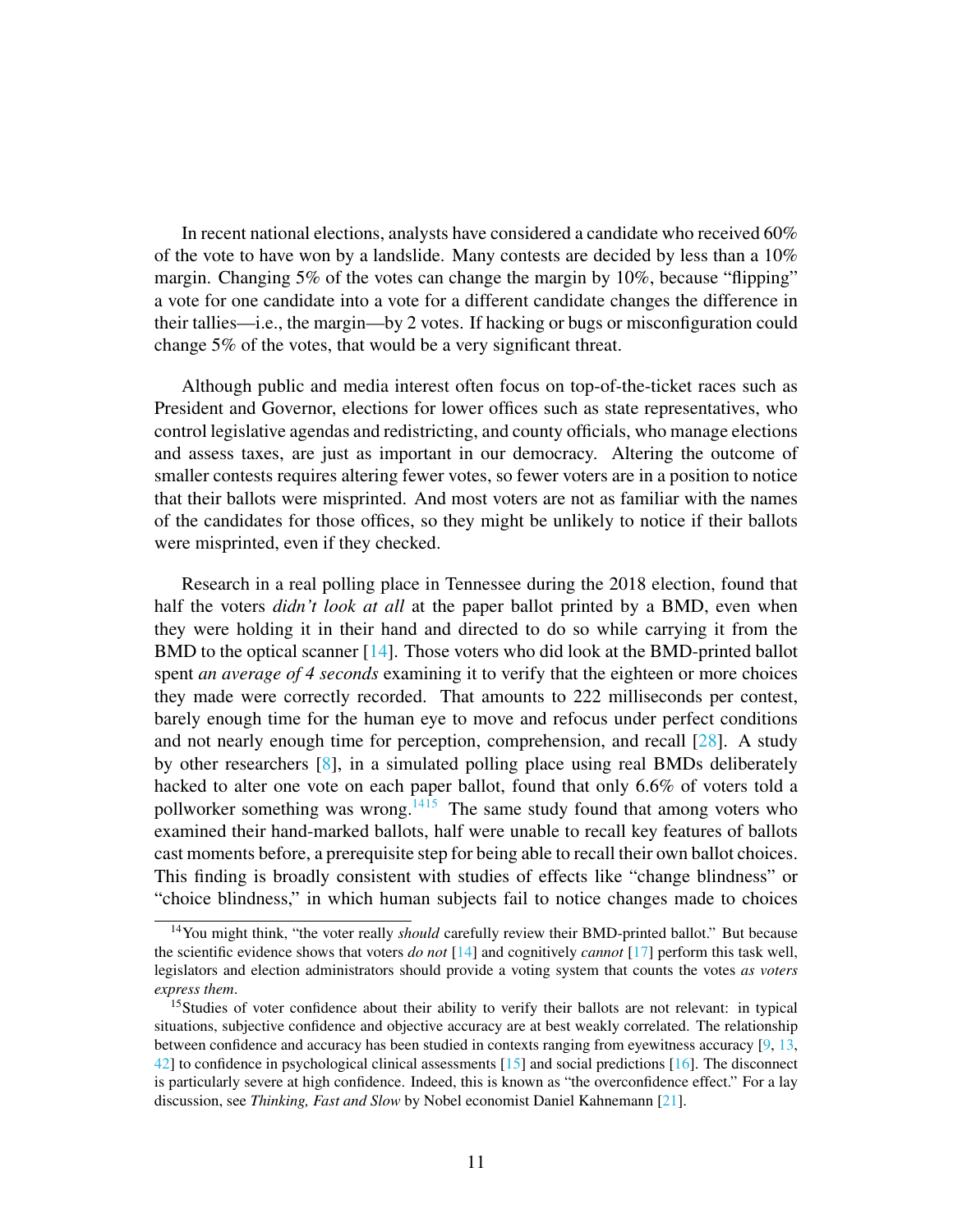made only seconds before [\[20\]](#page-30-9).

Suppose, then, that 10% of voters examine their paper ballots carefully enough to even *see* the candidate's name recorded as their vote for legislator or county commissioner. Of those, perhaps only half will remember the name of the candidate they intended to vote for. $16$ 

Of those who notice that the vote printed is not the candidate they intended to vote for, what will they think, and what will they do? Will they think, "Oh, I must have made a mistake on the touchscreen," or will they think, "Hey, the machine is cheating or malfunctioning!" There's no way for the voter to know for sure—voters do make mistakes—and there's *absolutely* no way for the voter to prove to a pollworker or election official that a BMD printed something other than what the voter entered on the screen.<sup>[17](#page-11-0)[18](#page-11-2)</sup>

Either way, polling-place procedures generally advise voters to ask a pollworker for a new ballot if theirs does not show what they intended. Pollworkers should void that BMD-printed ballot, and the voter should get another chance to mark a ballot. Anecdotal evidence suggests that many voters are too timid to ask, or don't know that they have the right to ask, or are not sure whom to ask. Even if a voter asks for a new ballot, training for pollworkers is uneven, and we are aware of no formal procedure for resolving disputes if a request for a new ballot is refused. Moreover, there is no sensible protocol for ensuring that BMDs that misbehave are investigated—nor can there be, as we argue below.

Let's summarize. If a machine alters votes on 5% of the ballots (enabling it to change the margin by 10%), and 10% of voters check their ballots carefully and 50% of the voters who check notice the error, then optimistically we might expect  $5\% \times$  $10\% \times 50\%$  or 0.25% of the voters to request a new ballot and correct their vote.<sup>[19](#page-11-3)</sup> This

<span id="page-11-1"></span><sup>&</sup>lt;sup>16</sup>We ask the reader, "do you know the name of the most recent losing candidate for county commissioner?" We recognize that some readers of this document *are* county commissioners, so we ask those readers to imagine the frame of mind of their constituents.

<span id="page-11-0"></span><sup>&</sup>lt;sup>17</sup>You might think, "the voter can prove it by showing someone that the vote on the paper doesn't match the vote onscreen." But that won't work. On a typical BMD, by the time a paper record is printed and ejected for the voter to hold and examine, the touchscreen no longer shows the voter's choice. You might think, "BMDs should be designed so that the choices still show on the screen for the voter to compare with the paper." But a hacked BMD could easily alter the on-screen choices to match the paper, *after* the voter hits the "print" button.

<span id="page-11-2"></span><sup>18</sup>Voters should *certainly not* videorecord themselves voting! That would defeat the privacy of the secret ballot and is illegal in most jurisdictions.

<span id="page-11-3"></span><sup>&</sup>lt;sup>19</sup>This calculation assumes that the  $10\%$  of voters who check are in effect a random sample of voters: voters' propensity to check BMD printout is not associated with their political preferences.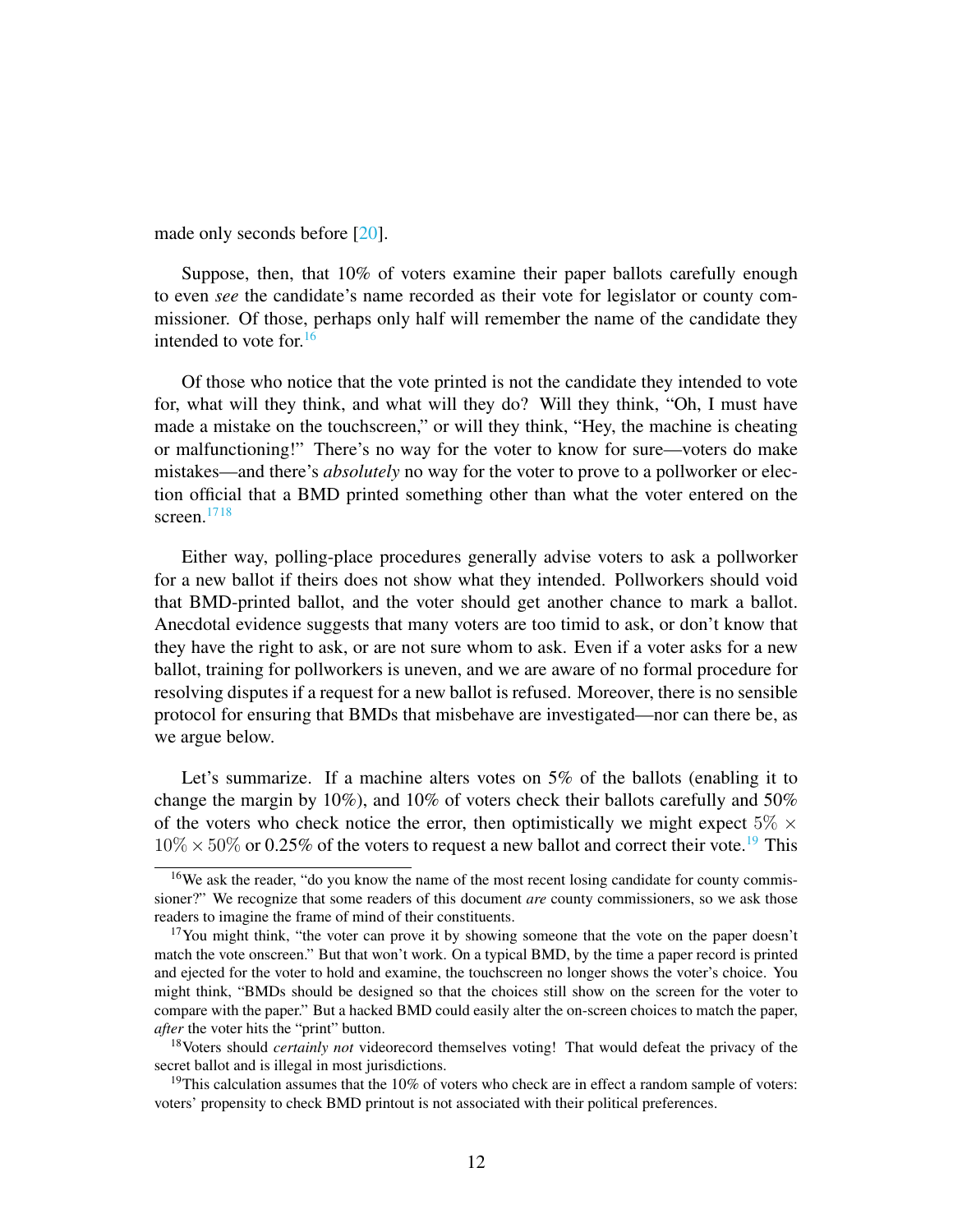means that the machine will change the margin by 9.75% and get away with it.

In this scenario, 0.25% of the voters, one in every 400 voters, has requested a new ballot. You might think, "that's a form of *detection* of the hacking." But is isn't, as a practical matter: a few individual voters may have detected that there was a problem, but there's no procedure by which this translates into any action that election administrators can take to correct the outcome of the election. Polling-place procedures *cannot correct or deter hacking, or even reliably detect it*, as we discuss next. This is essentially the distinction between a system that is merely software independent and one that is contestable: a change to the software that alters the outcome might generate evidence for an alert, conscientious, individual voter, but it does not generate public evidence that an election official can rely on to conclude there is a problem.

Even if some voters notice that BMDs are altering votes, there's no way to correct the election outcome. That is, BMD voting systems are *not contestable*, *not defensible* (and therefore *not strongly defensible*), and *not strongly software independent*. Suppose a state election official wanted to detect whether the BMDs are cheating, and correct election results, based on actions by those few alert voters who notice the error. What procedures could possibly work against the manipulation we are considering?

- 1. How about, "If at least 1 in 400 voters claims that the machine misrepresented their vote, void the entire election."<sup>[20](#page-12-0)</sup> No responsible authority would implement such a procedure. A few dishonest voters could collaborate to invalidate entire elections simply by falsely claiming that BMDs changed their votes.
- 2. How about, "If at least 1 in 400 voters claims that the machine misrepresented their vote, then investigate." Investigations are fine, but then what? The only way an investigation can ensure that the outcome accurately reflects what voters expressed to the BMDs is to void an election in which the BMDs have altered votes and conduct a new election. But how do you know whether the BMDs have altered votes, except based the claims of the voters?<sup>[21](#page-12-1)</sup> Furthermore, the investigation itself would suffer from the same problem as above: how can one

<span id="page-12-0"></span><sup>&</sup>lt;sup>20</sup>Note that in many jurisdictions, far fewer than 400 voters use a given machine on election day: BMDs are typically expected to serve fewer than 300 voters per day. (The vendor ES&S recommended 27,000 BMDs to serve Georgia's 7 million voters, amounting to 260 voters per BMD [\[34\]](#page-31-6).) Recall also that the rate 1 in 400 is tied to the amount of manipulation. What if the malware flipped only one vote in 50, instead of 1 vote in 20? That could still change the margin by 4%, but—in this hypothetical would be noticed by only one voter in 1,000, rather than one in 400. The smaller the margin, the less manipulation it would have taken to alter the electoral outcome.

<span id="page-12-1"></span><sup>21</sup>Forensic examination of the BMD might show that it *was* hacked or misconfigured, but it cannot prove that the BMD *was not* hacked or misconfigured.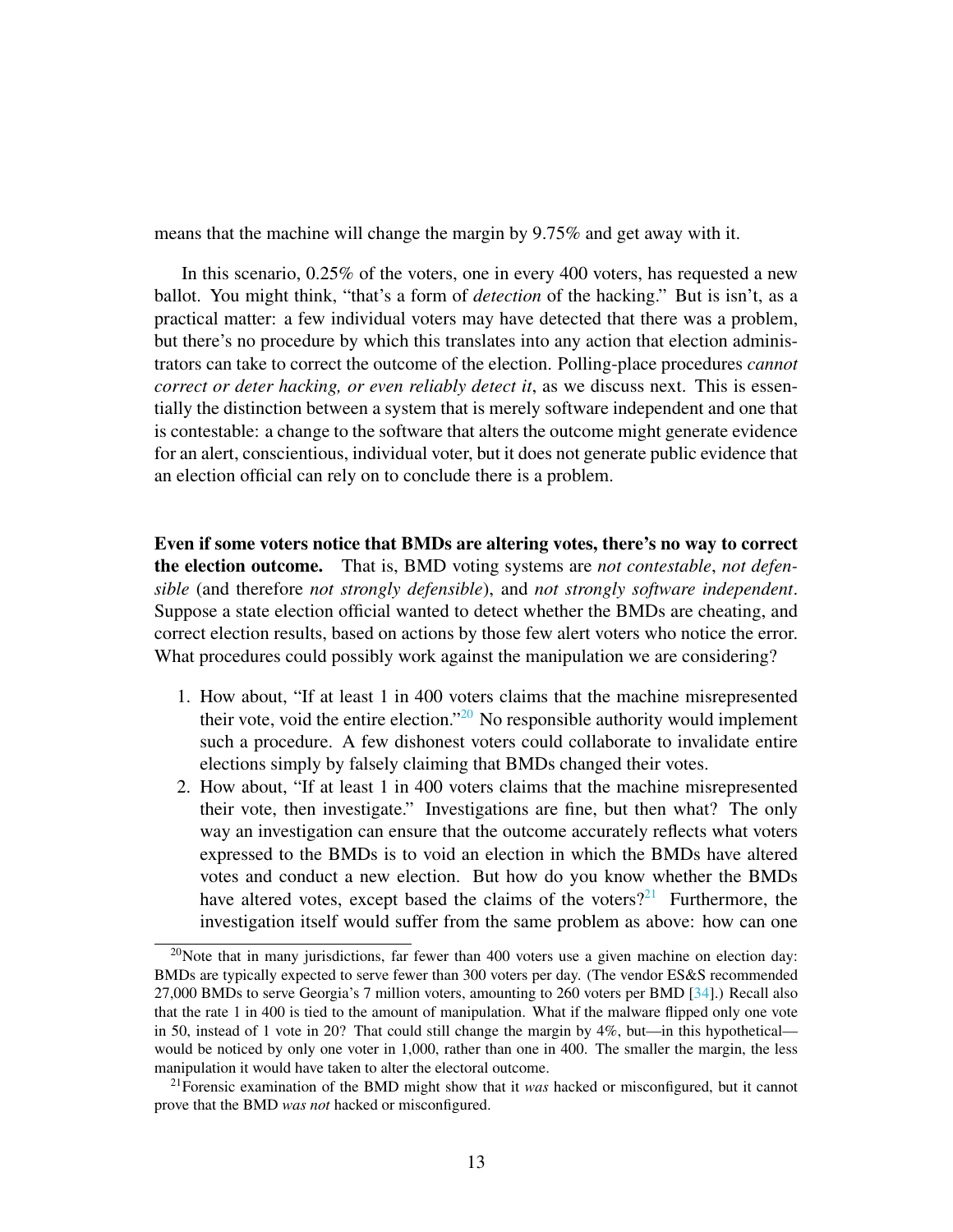distinguish between voters who detected BMD hacking or bugs from voters who just want to interfere with an election?

This is the essential security flaw of BMDs: few voters will notice and promptly report discrepancies between what they saw on the screen and what is on the BMD printout, and even when they do notice, there's nothing appropriate that can be done. Even if election officials are convinced that BMDs malfunctioned, *there is no way to determine who really won*.

Therefore, BMDs should not be used by most voters.

Why can't we rely on pre-election and post-election logic and accuracy testing, or parallel testing? Most, if not all, jurisdictions perform some kind of *logic and accuracy testing* (LAT) of voting equipment before elections. LAT generally involves voting on the equipment using various combinations of selections, then checking whether the equipment tabulated the votes correctly. As the Volkswagen/Audi "Dieselgate" scandal shows, devices can be programmed to behave properly when they are tested but misbehave in use [\[12\]](#page-29-5). Therefore, LAT can never prove that voting machines performed properly in practice.

Parallel or "live" testing involves pollworkers or election officials using some BMDs at random times on election day to mark (but not cast) ballots with test patterns, then check whether the marks match the patterns. The idea is that the testing is not subject to the "Dieselgate" problem, because the machines cannot "know" they are being tested on election day. As a practical matter, the number of tests required to provide a reasonable chance of detecting outcome-changing errors is prohibitive, and even then the system is not *defensible.* See Section [6.](#page-18-0)

Suppose, counterfactually, that it was practical to perform enough parallel testing to guarantee a large chance of detecting a problem if BMD hacking or malfunction altered electoral outcomes. Suppose, counterfactually, that election officials were required to conduct that amount of parallel testing during every election, and that the required equipment, staffing, infrastructure, and other resources were provided. Even then, the system would not be *strongly defensible*; that is, if testing detected a problem, there would be no way to to determine who really won. The only remedy would be a new election.

Don't voters need to check hand-marked ballots, too? It is always a good idea to check one's work, but there is a substantial body of research (e.g.,  $[29]$ ) suggesting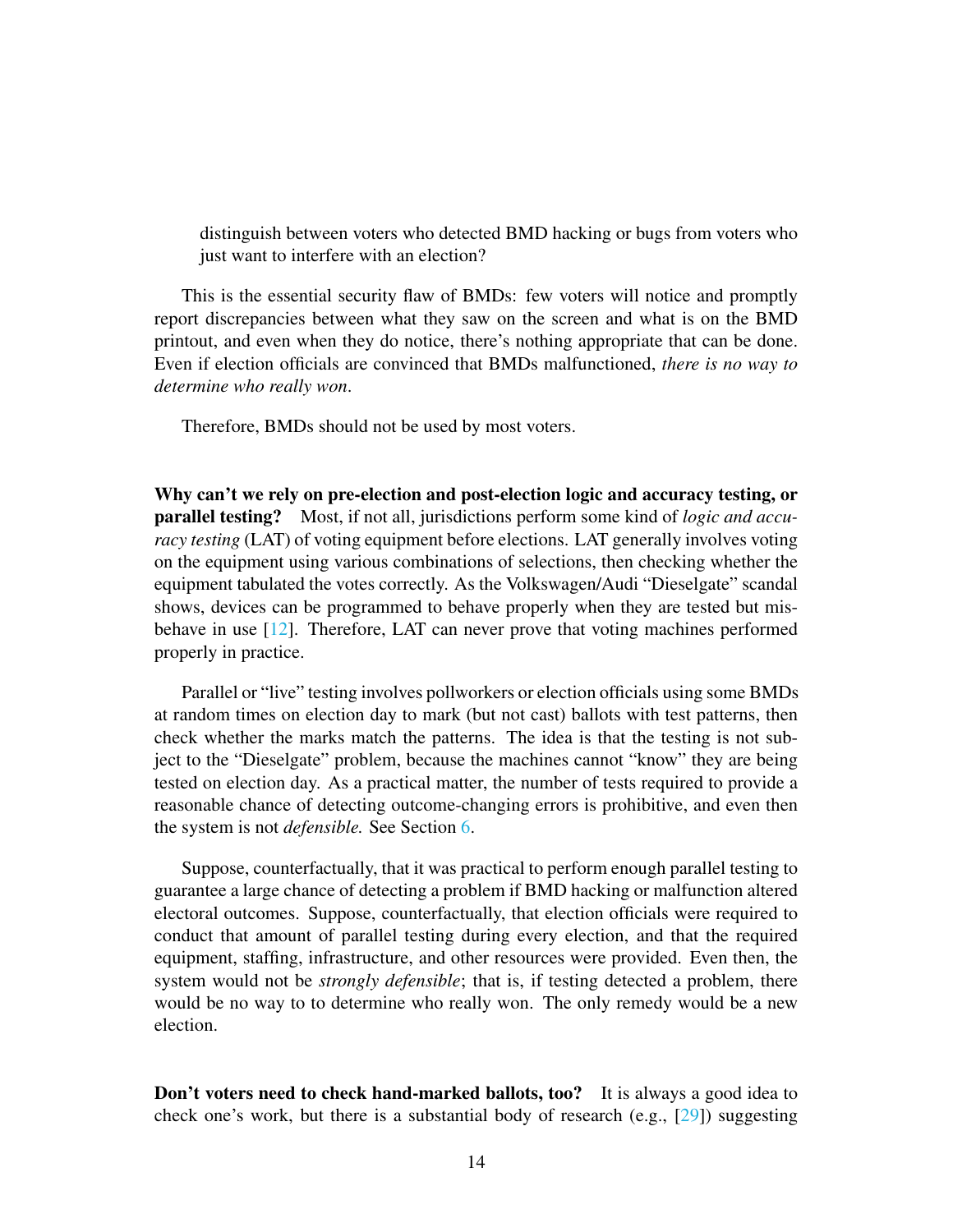that preventing error as a ballot is being marked is a fundamentally different cognitive task than detecting an error on a previously marked ballot. In cognitively similar tasks, such as proof reading for non-spelling errors, ten percent rates of error detection are common [\[29,](#page-31-7) pp 167ff], whereas by carefully attending to the task of correctly marking their ballots, voters apparently can largely avoid marking errors.

A fundamental difference between hand-marked paper ballots and ballot-marking devices is that, with hand-marked paper ballots, voters are responsible for catching and correcting *their own errors*, while if BMDs are used, voters are also responsible for catching *machine errors, bugs, and hacking*. Voters are the *only* people who can detect such problems with BMDs—but, as explained above, if voters do find problems, there's no way they can prove to poll workers or election officials that there were problems and no way to ensure that election officials take appropriate remedial action.

#### <span id="page-14-0"></span>4 Contestability/defensibility of hand-marked opscan

The most widely used voting system in the United States optical-scan counting of hand-marked paper ballots.<sup>[22](#page-14-1)</sup> Computers and computer software are used in several stages of the voting process, and if that software is hacked (or erroneous), then the computers will deliberately (or accidentally) report incorrect outcomes.

- Computers are used to prepare the PDF files from which (unvoted) optical-scan ballots are printed, with ovals (or other targets to be marked) next to the names of candidates. Because the optical scanners respond to the *position on the page,* not the name of the candidate nearest the target, computer software could cheat by reordering the candidates on the page.
- The optical-scan voting machine, which scans the ballots and interprets the marks, is driven by computer software. Fraudulent (hacked) software can deliberately record (some fraction of) votes for Candidate A and votes for Candidate B.
- After the voting machine reports the in-the-precinct vote totals (or, in the case of central-count optical scan, the individual-batch vote totals), computers are used to aggregate the various precincts or batches together. Hacked software could cheat in this addition process.

Protection against any or all of these attacks relies on a system of risk-limiting

<span id="page-14-1"></span><sup>&</sup>lt;sup>22</sup>The Verifier – Polling Place Equipment – November 2020,  $https://www.$ [verifiedvoting.org/verifier/](https://www.verifiedvoting.org/verifier/), Verified Voting Foundation, fetched February 8, 2020.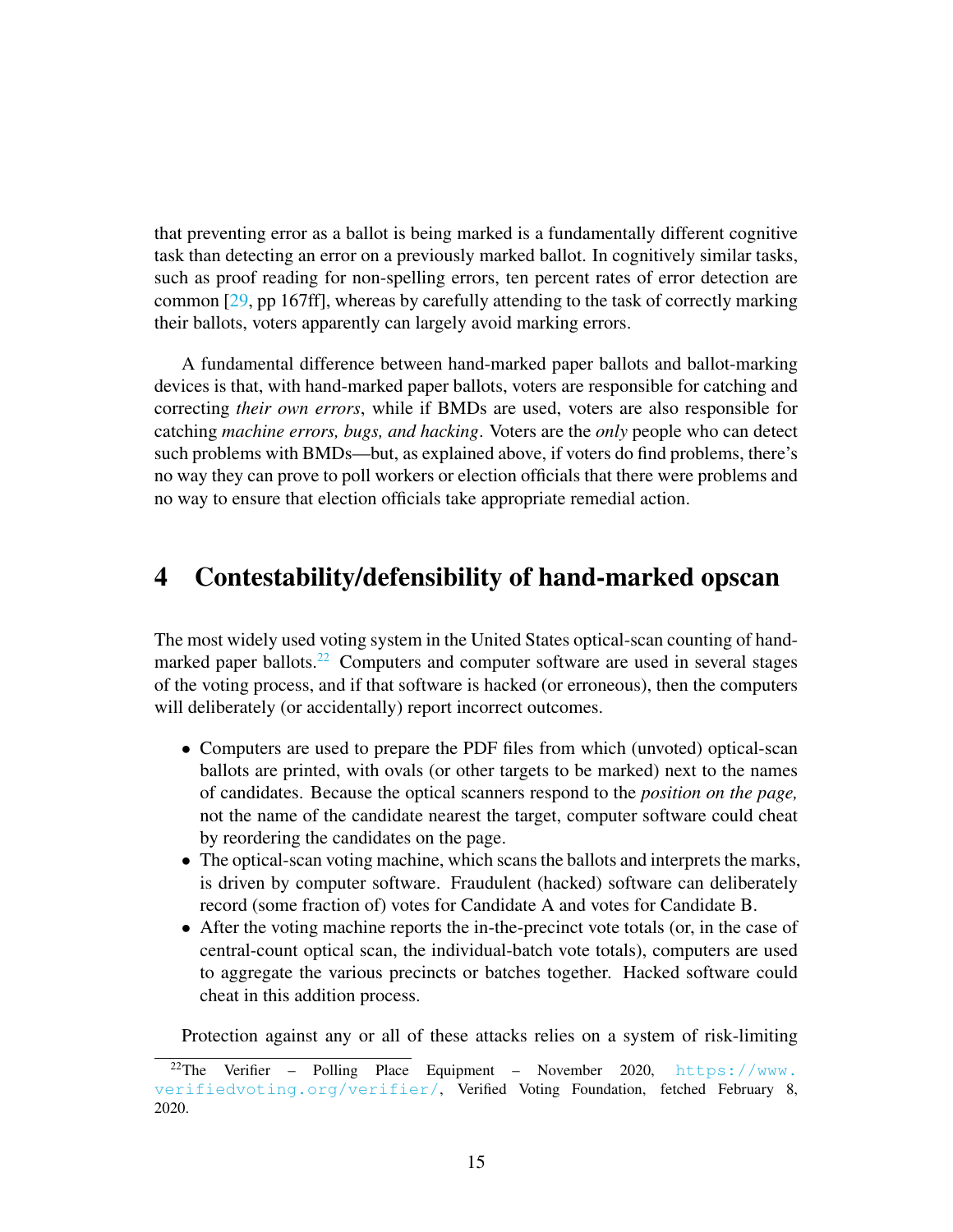audits, along with compliance audits to check that the chain of custody of ballots and paper records is trustworthy. Without such audits, optical-scan ballots (whether hand marked or machine marked) are neither contestable nor defensible.

We analyze the contestability/defensibility of hand-marked optical-scan ballots with respect to each of these threats, assuming a system of RLAs and compliance audits.

- Hacked generation PDFs leading to fraudulently placed ovals. In this case, a change or error in the computer software *can* change the election outcome: on thousands of ballots, voters place a mark next to the name of candidate A, but (because the candidate name has been fraudulently misplaced on the paper), the (unhacked) optical scanner records this as a vote for candidate B. But an RLA will correct the outcome: a human, inspecting and interpreting this paper ballot, will interpret the mark as a vote for candidate A, as the voter intended. The RLA will, with high probability, conclude that the computer-reported election outcome cannot be confirmed, and a full recount must occur. Thus the system is *contestable:* the RLA produces public evidence that the (computer-reported) outcome is untrustworthy. This full recount (in the presence of witnesses, in view of the public) can provide convincing public evidence of its own correctness; that is, the system is *defensible*.
- Hacked optical-scan vote counter, reporting fraudulent vote totals. In this case, a change or error in the computer software *can* change the election outcome: on thousands of ballots, voters place a mark next to the name of candidate A, but the (hacked) optical scanner records this as a vote for candidate B. But an RLA can detect the incorrect outcome (just as in the case above); the system is *contestable*. And a full recount will produce a correct outcome with public evidence: the system is *defensible*.
- Hacked election-management system (EMS), fraudulently aggregating batches. A risk-limiting audit can detect this problem, and a recount will correct it: the system is contestable and defensible. But actually, contestability and defensibility against this attack is even easier and simpler than RLAs and recounts. Most voting machines (including precinct-count optical scanners) print a "results tape" in the polling place, at the close of the polls (in addition to writing their results electronically to a removable memory card). This results tape is (typically) signed by pollworkers and by credentialed challengers, and open to inspection by members of the public, before it is transported (with chain-of custody protections) along with the ballot boxes to a secure central location. The County Clerk or Registrar of Voters can (and in many counties, does) inspect these paper records to verify that they correspond to the precinct-by-precinct machinereported aggregation. Errors (or fraud) in aggregation can be detected and cor-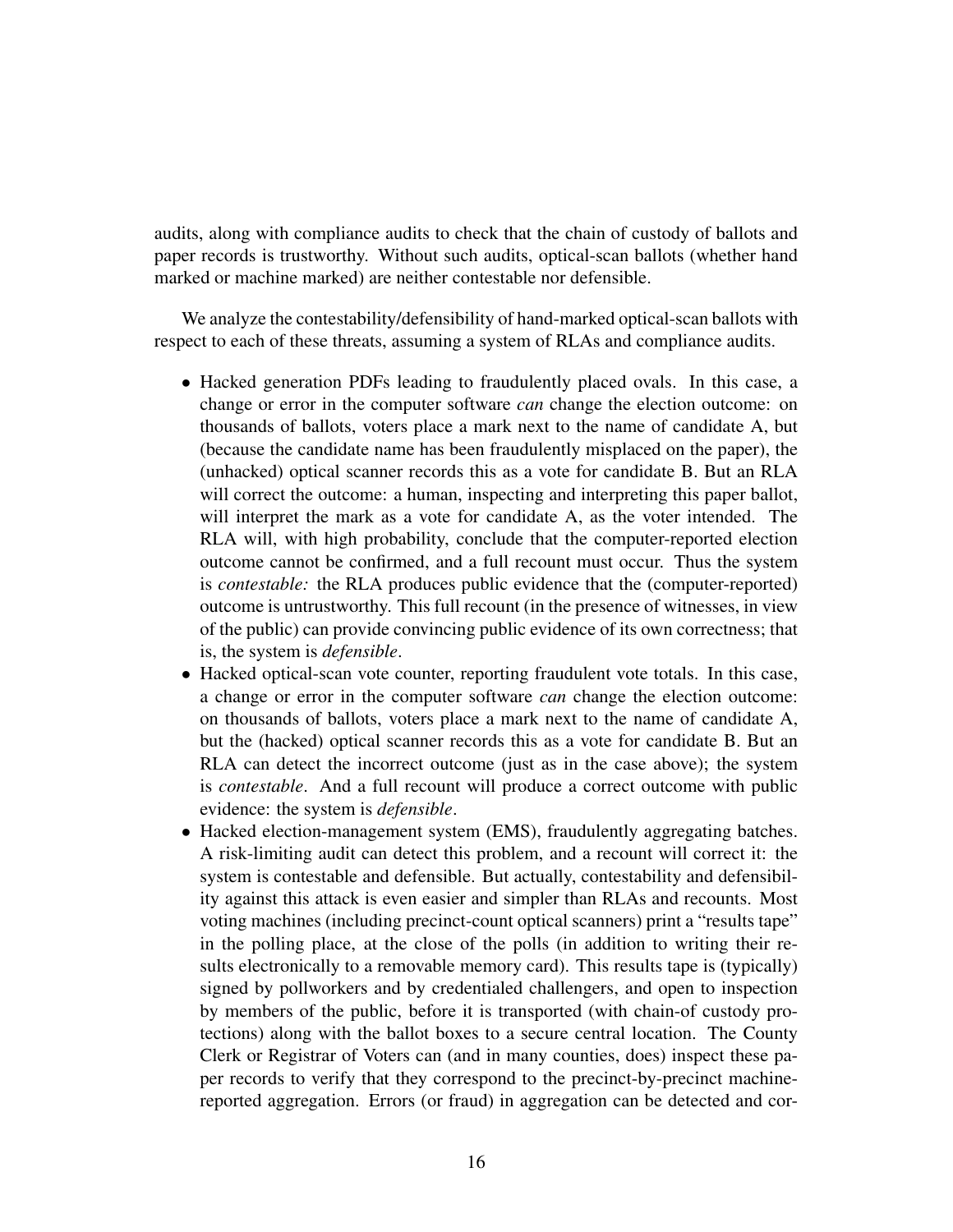rected without the need to inspect individual ballots: the system is contestable and defensible against this class of errors.

#### 5 End-to-end verifiable (E2E-V) systems

In all BMD systems currently on the market, and in all BMD systems certified by the EAC, the printed ballot or ballot summary is the only channel by which voters can verify the correct recording of their ballots, independently of the computers. The analysis in this paper applies to all of those BMD systems.

There is a class of voting systems called "end-to-end verifiable" (E2E-V), which provide an alternate mechanism for voters to verify their votes [\[7\]](#page-29-6) [\[2\]](#page-28-0). The basic idea of an E2E-V system is that a cryptographic protocol encodes the vote; mathematical properties of the cryptographic system allow the voters to verify (probabilistically) that their vote has been accurately counted, but does not compromise secret ballot by allowing voters to prove how they voted. E2E-V systems have not been adopted in public elections (except that Scantegrity was used for municipal elections in Takoma Park, MD in 2009 and 2011).

Each E2E-V system requires its own analysis of contestability/defensibility.

**Scantegrity** [\[10\]](#page-29-7) is a system of preprinted optical-scan ballots, counted by conventional precinct-count optical scanners, but with an additional security feature: when the voter fills in an oval with a special pen, the oval is mostly darkened (so it's counted conventionally by the optical scanner), but two-letter code is also revealed that the voter can (optionally) use in the cryptographic protocol. Scantegrity is contestable/defensible, but not because of its E2E-V properties: since it's an add-on to a conventional opticalscan system with hand-marked paper ballots, RLAs and compliance audits can render this system contestable/defensible.

**Prêt-à-Voter** [\[33\]](#page-31-8) is the system in which the voter separates the candidate-list from the oval-target list after marking the ballot and before deposit into the optical scanner. This system can be made contestable, with difficulty: the auditing procedure requires participation of the voters in an unintuitive cryptographic challenge. It is not clear that the system is defensible: if this cryptographic challenge proves that the blank ballots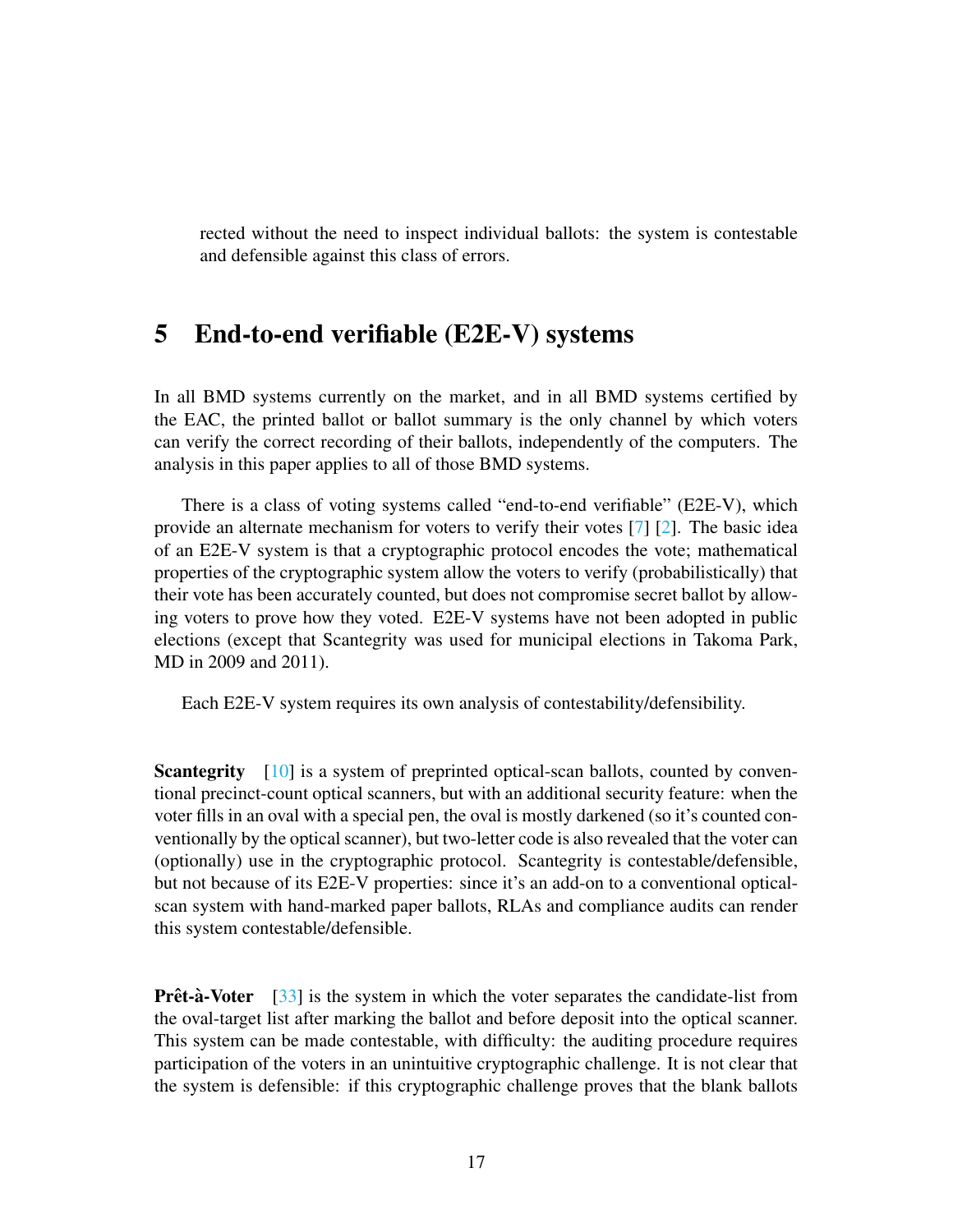have been tampered with, then no recount can reliably reconstruct the true result with public evidence.

STAR-Vote [\[5\]](#page-29-8) is a DRE+VVPAT system with a smart ballot box. Voters interact with a device that captures their votes electronically and prints a paper record that voters can inspect, but the electronic votes are held "in limbo" until the paper ballot is deposited in the smart ballot box. The ballot box does not read the votes from the ballot; rather, depositing the ballot tells the system that it has permission to cast the votes it had already recorded from the touchscreen. The claimed advantage of STAR-Vote (and other systems that use the "Benaloh challenge") is that RLAs and ballot-box chain-of-custody are not required in order to obtain software independence. To assure that the E2E-V cryptographic protocol has correctly recorded each vote, the voter can "challenge" the system to prove that the cryptographic encoding of the ballot records the vote actually printed on the paper ballot. To do so, the voter must discard (void) this ballot and vote a fresh ballot; this is because the challenge process reveals the vote to the public, and a voting system must preserve the secrecy of the (cast) ballots. Thus, the voter cannot ensure the correct encoding of their true ballot, but (since STAR-Vote must print the ballot before knowing whether the voter will challenge), the voter can ensure it with any desired *error probability*.

STAR-Vote is software independent but it is not contestable or defensible. The reason is that, while the challenge can produce public evidence that a machine did not accurately encrypt the plaintext vote on the ballot, if the machine prints the wrong plaintext vote and a correct encryption of that incorrect vote, there is no evidence the voter can use to prove that to anyone else.

No E2E-V system is currently certified by the EAC, nor to our knowledge is any such system under review for certification, nor are any of the 5 major voting-machine vendors offering such a system for sale. $^{23}$  $^{23}$  $^{23}$ 

<span id="page-17-0"></span><sup>&</sup>lt;sup>23</sup> Some vendors, notably Scytl, have sold systems advertised as E2E-V in other countries. Those systems were not in fact E2E-V. Moreover, serious security flaws have been found in their implementations. See, e.g., [\[22\]](#page-30-10).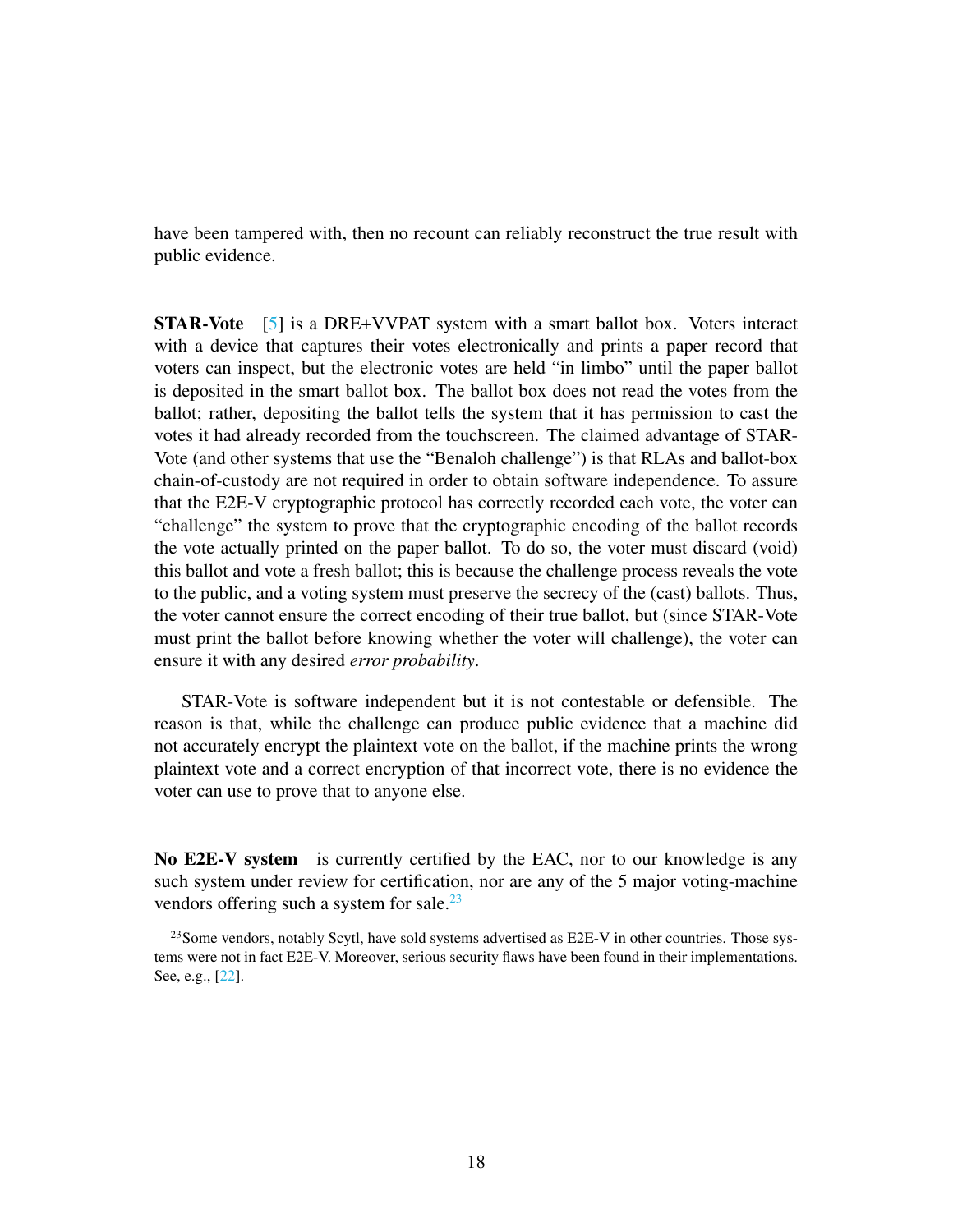#### <span id="page-18-0"></span>6 Parallel testing of BMDs

Wallach [\[41\]](#page-32-3) has proposed (in response to earlier drafts of this paper) that contestability/defensibility failure of BMDs could be mitigated by *parallel testing*, which he also calls "live auditing." Stark [\[38\]](#page-32-4) has analyzed Wallach's proposal in detail. Here we provide a summary of the proposal and the analyses.

One might like to test each BMD before the election to make sure it's not hacked. Unfortunately, since the computer in a voting machine (including BMDs) has a realtime clock, the software (including fraudulent vote-stealing software) knows whether it's election day or not. Fraudulent software can make sure not to cheat except on election day.

The idea of parallel testing is to have trained auditors test the BMDs, at random times during an actual election: use the BMD to prepare a ballot, inspect that ballot to ensure it's marked correctly, then discard the ballot. The same BMDs in use during the polling will be selected, from time to time, for such test, right there in the polling places.

If the BMDs cheat with uniform random probability  $p$ , and if the BMD cannot distinguish an auditor from an ordinary voter, then after  $n$  random audits the probability of detecting the malware is  $1 - (1 - p)^n$ . If  $p = 5\%$  and  $n = 240$ , then the probability of detection is 91%.

Unfortunately, the attacker is not constrained to cheat with uniform random probability; or, to put it another way, BMD malware may indeed be able to distinguish auditors from ordinary voters. Stark [\[38\]](#page-32-4) discusses many ways in which the "signature" of how auditors interact with the BMD may differ from ordinary voters, enough to give clues to the malware about whether to cheat.<sup>[24](#page-18-1)</sup> Therefore, one cannot simply multiply  $(1-p)^n$  and calculate a probability of detection.

While auditors might try to build an accurate model of voter behavior for live audits, that approach is doomed by privacy concerns and by the "curse of dimensionality": election officials would have to record every nuance of voter behavior (preferences

<span id="page-18-1"></span> $24$ For example, BMDs do "know" their own settings and other aspects of each voting session, so malware can use that information to target sessions that use the audio interface, increase the font size, use the sip-and-puff interface, set the language to something other than English, or take much longer than average to vote. (Voters who use those settings might be less likely to be believed if they report that the equipment altered their votes.) For parallel testing to have a good chance of detecting all outcomechanging problems, the tests must have a large chance of probing *every* combination of settings and voting patterns that includes enough ballots to change any contest result. It is not practical.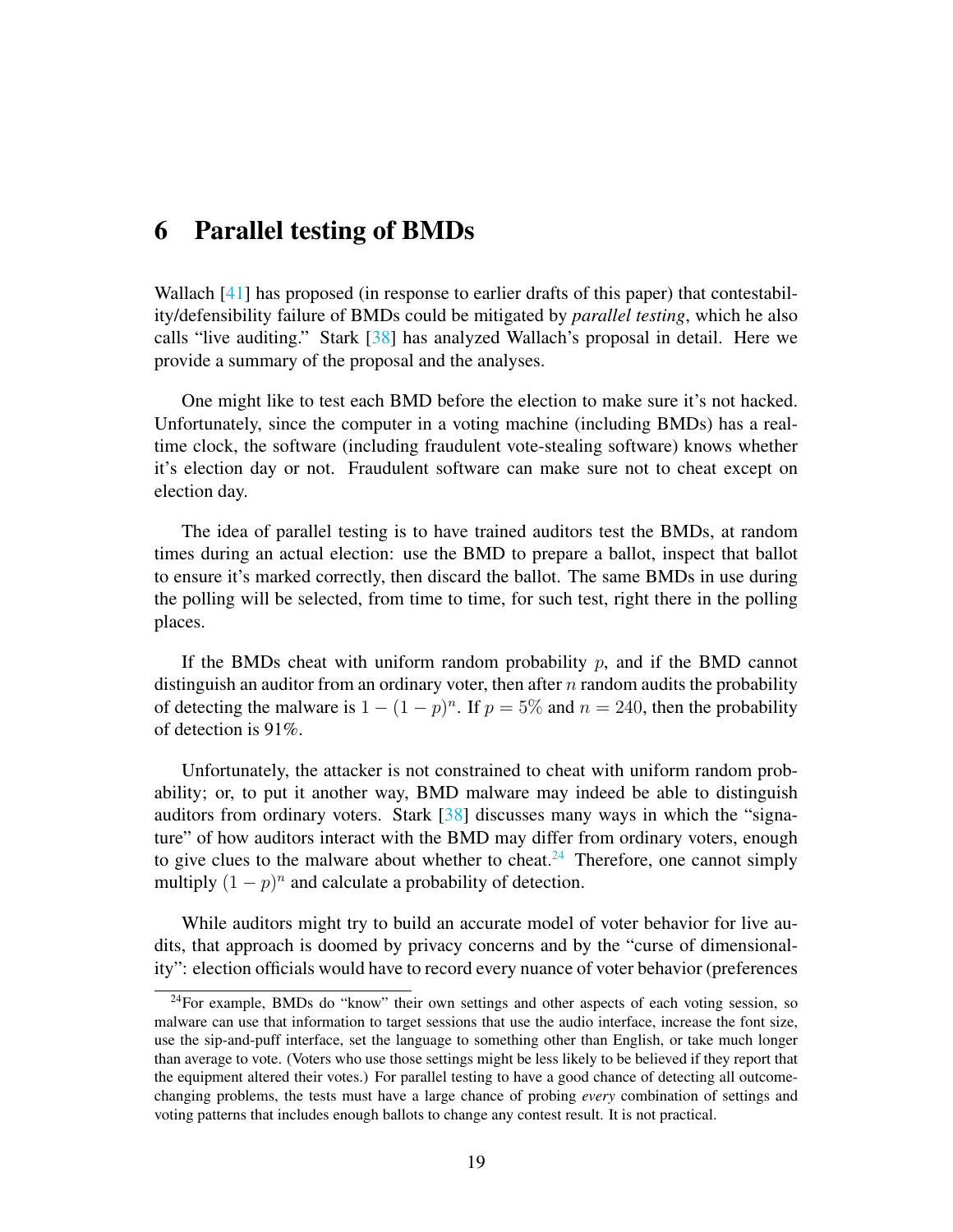across contests; language settings, font settings, and other UI settings; timing, including speed of voting and hesitation; on-screen review; etc.) for million of voters to accurately approximate voter behavior.

There are many logistical problems with "live auditing." It would require additional voting machines (because testing requires additional capacity), staff, infrastructure, and other resources, *on election day* when professional staff is most stretched. One must be prepared to perform the audits at the busiest times of day, even that will cause lines of voters to lengthen, because otherwise the malware can simply cheat only at the busy times. Live auditing must be done in view of the voters (one cannot carry the voting machine into another room to do it), but some election officials are concerned that the creation of test ballots in the polling place could be perceived as a threat of ballot-box stuffing.

No state, to our knowledge has implemented parallel testing or live auditing of BMDs.

In any case, we can assess the contestability and defensibility of parallel testing.

With a sufficiently high rate of parallel testing, and a sufficiently sophisticated randomization of auditor behavior, it may be possible to make BMDs with parallel testing *contestable:* an audit could detect *and prove* mismarking of paper ballots.

But BMDs with parallel testing is not *defensible*. It will be extremely difficult for an election official to generate convincing public evidence that the audit *would have* detected mismarking, if mismarking were occurring. To generate that public evidence, the election official would have to reveal substantial detail about the parallel-testing protocol: how, exactly, the random selection of times to test is made; how, exactly, the random selection is made of what candidates to vote for in the tests. Revealing such details of the protocol allows the attacker to analyze the protocol for clues about how and when to cheat with less chance of detection.

Furthermore, parallel testing has a severe disadvantage in comparison with other contestable/defensible paper-ballot-based voting systems: If the auditors detect that the BMDs have mismarked a ballot—even once—the entire election must be invalidated, and a do-over election must be held. This is because the auditor will have detected evidence that the BMDs in this election have been systematically mismarking ballots for some proportion of *all* voters. No recount of the paper ballots can correct this.

In contrast, if optical scanners are hacked to cheat on hand-marked paper ballots,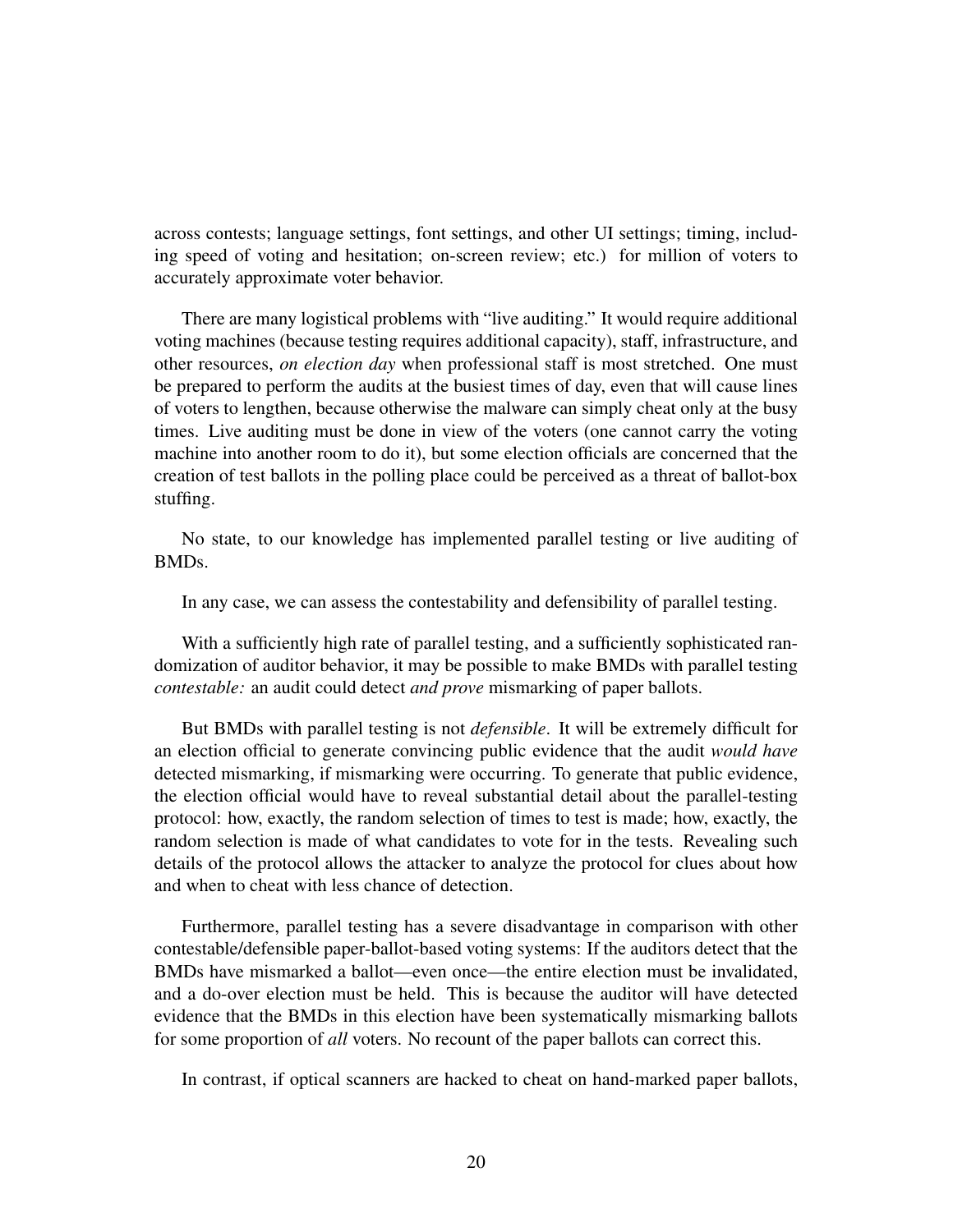the correct outcome can be calculated by a full hand recount of the paper ballots.<sup>[25](#page-20-0)</sup>

Wallach also suggests, instead of parallel testing, the use of spoiled-ballot rates as a measure of BMD cheating. Suppose, when BMDs are not cheating the baseline rate of spoiled ballots (i.e., voters asking for a "do-over" of their BMD marked ballot) is 1%. Suppose the machines are cheating on 5% of the ballots, and 6% of voters notice this, and ask for a do-over. Then the spoiled ballot rate increases to 1.3%. The election administrator is supposed to act upon this discrepancy. But the only meaningful action the administrator could take is to invalidate the entire election, and call for a do-over election. This is impractical.

Moreover, the underlying "natural" rate of spoilage will not be known exactly, and will vary from election to election, even if the machines function flawlessly. The natural rate might depend on the number of contests on the ballot, the complexity of voting rules (e.g., IRV versus plurality), ballot layout, and many other factors. For any rule, there will be a tradeoff between false alarms and failures to detect problems.

To continue the previous hypothetical, suppose that spoiled ballots follow a Poisson distribution (there is no reason to think that they do). Imagine that the theoretical rate is known to be  $1\%$  if the BMDs function correctly, and known to be  $1.3\%$  if the BMDs malfunction. How many votes must be cast for it to be possible to limit the chance of a false alarm to 1%, while ensuring a 99% chance of detecting a real problem? The answer is 28,300 votes. If turnout is roughly 50%, jurisdictions (or contests) with fewer than 60,000 voters could not in principle limit the chance of false positives and of false negatives to 1%—even under these optimistic assumptions and simplifications. Twenty-three of California's 58 counties have fewer than 60,000 registered voters.

# 7 Other tradeoffs, BMDs versus hand-marked opscan

Supporters of ballot-marking devices advance several other arguments for their use.

• Mark legibility. A common argument is that a properly functioning BMD will generate clean, error-free, unambiguous marks, while hand-marked paper ballots may contain mistakes and stray marks that make it impossible to discern a voter's intent. However appealing this argument seems at first blush, the data are not nearly so compelling. Experience with statewide recounts in Minnesota

<span id="page-20-0"></span><sup>&</sup>lt;sup>25</sup>Provided, of course, that secure chain of custody of the ballot boxes can be demonstrated.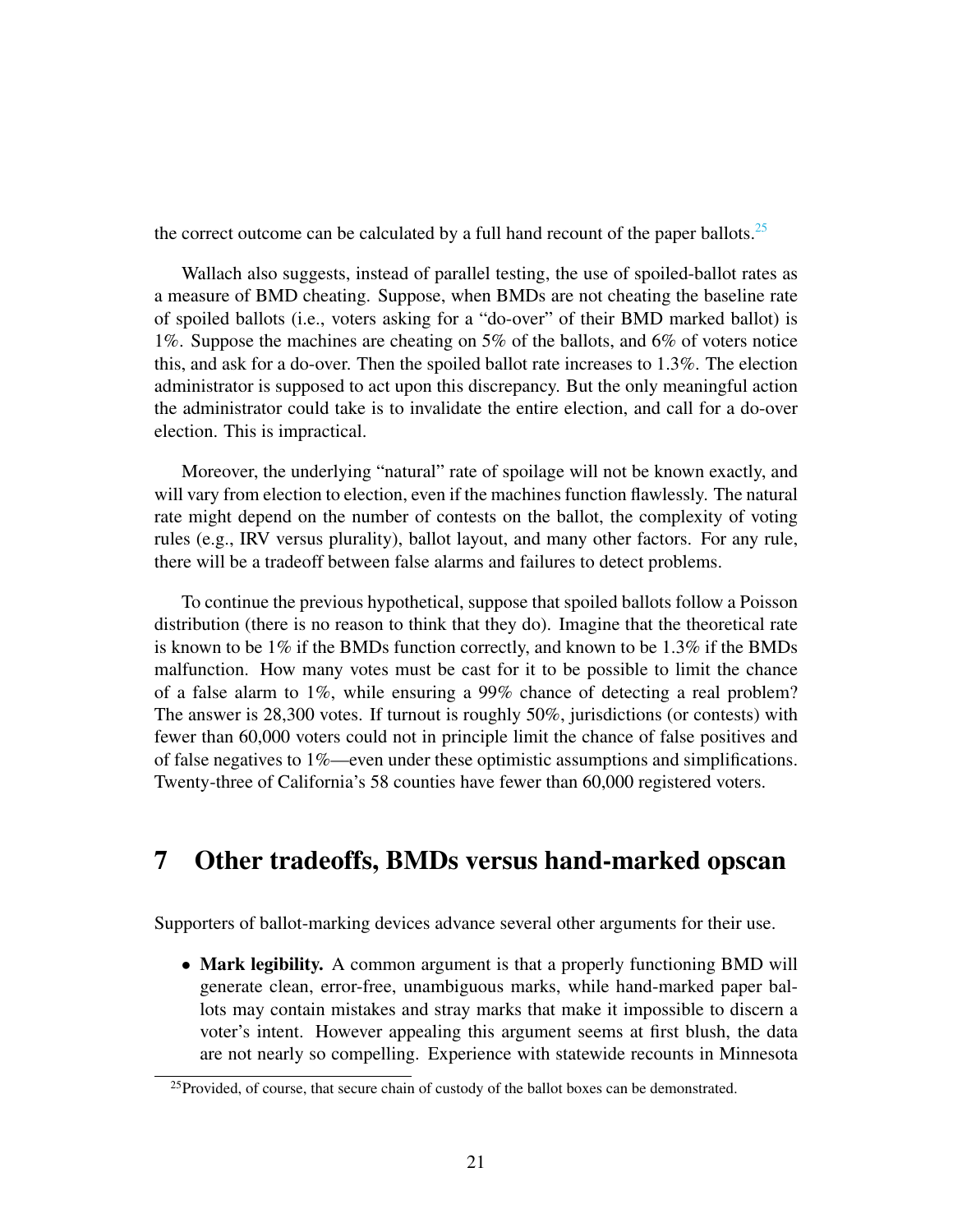and elsewhere suggest that truly ambiguous handmade marks are very rare.<sup>[26](#page-21-0)</sup> For instance, 2.9 million hand-marked ballots were cast in the 2008 Minnesota race between Al Franken and Norm Coleman for the U.S. Senate. In a manual re-count, between 99.95% and 99.99% of ballots were unambiguously marked.<sup>[27](#page-21-1)</sup> <sup>[28](#page-21-2)</sup> In addition, usability studies of hand-marked bubble ballots—the kind in most common use in U.S. elections—indicate a *voter* error rate of 0.6%, much lower than the 2.5–3.7% error rate for machine-marked ballots  $[17]$ .<sup>[29](#page-21-3)</sup> Thus, mark legibility is not a good reason to adopt BMDs for all voters.

- Undervotes, overvotes. Another argument offered for BMDs is that the machines can alert voters to undervotes and prevent overvotes. That is true, but modern PCOS systems can also alert a voter to overvotes and undervotes, allowing a voter to eject the ballot and correct it.
- Bad ballot design. Ill-designed paper ballots, just like ill-designed touchscreen interfaces, may lead to unintentional undervotes [\[25\]](#page-30-11). For instance, the 2006 Sarasota, Florida, touchscreen ballot was badly designed. The 2018 Broward County, Florida, opscan ballot was badly designed: it violated three separate guidelines from the EAC's 2007 publication, "Effective Designs for the Administration of Federal Elections, Section 3: Optical scan ballots." [\[40\]](#page-32-5) In both of these cases (touchscreens in 2006, hand-marked optical-scan in 2018), undervote rates were high. The solution is to follow standard, published ballot-design guidelines and other best practices, both for touchscreens and for hand-marked ballots [\[3,](#page-28-1) [25\]](#page-30-11).
- Low-tech paper-ballot fraud. All paper ballots, however they are marked, are vulnerable to *loss*, *ballot-box stuffing*, *alteration*, and *substitution* between the time they are cast and the time they are recounted. That's why it is so important

<span id="page-21-1"></span><span id="page-21-0"></span><sup>26</sup>States do need clear and complete regulations for interpreting voter marks.

 $27$ "During the recount, the Coleman and Franken campaigns initially challenged a total of 6,655 ballot-interpretation decisions made by the human recounters. The State Canvassing Board asked the campaigns to voluntarily withdraw all but their most serious challenges, and in the end approximately 1,325 challenges remained. That is, approximately 5 ballots in 10,000 were ambiguous enough that one side or the other felt like arguing about it. The State Canvassing Board, in the end, classified all but 248 of these ballots as votes for one candidate or another. That is, approximately 1 ballot in 10,000 was ambiguous enough that the bipartisan recount board could not determine an intent to vote." [\[1\]](#page-28-2) See also [\[26\]](#page-31-9)

<span id="page-21-2"></span><sup>28</sup>We have found that some local election officials consider marks to be ambiguous if *machines* cannot read the marks. That is a different issue from *humans* being unable to interpret the marks. Errors in machine interpretation of voter intent can be dealt with by manual audits: if the reported outcome is wrong because machines misinterpreted handmade marks, a RLA has a known, large chance of correcting the outcome.

<span id="page-21-3"></span><sup>&</sup>lt;sup>29</sup>Better designed user interfaces (UI) might reduce the error rate for machine-marked ballots below the historical rate for DREs; however, UI improvements cannot keep BMDs from printing something other than what the voter is shown on the screen.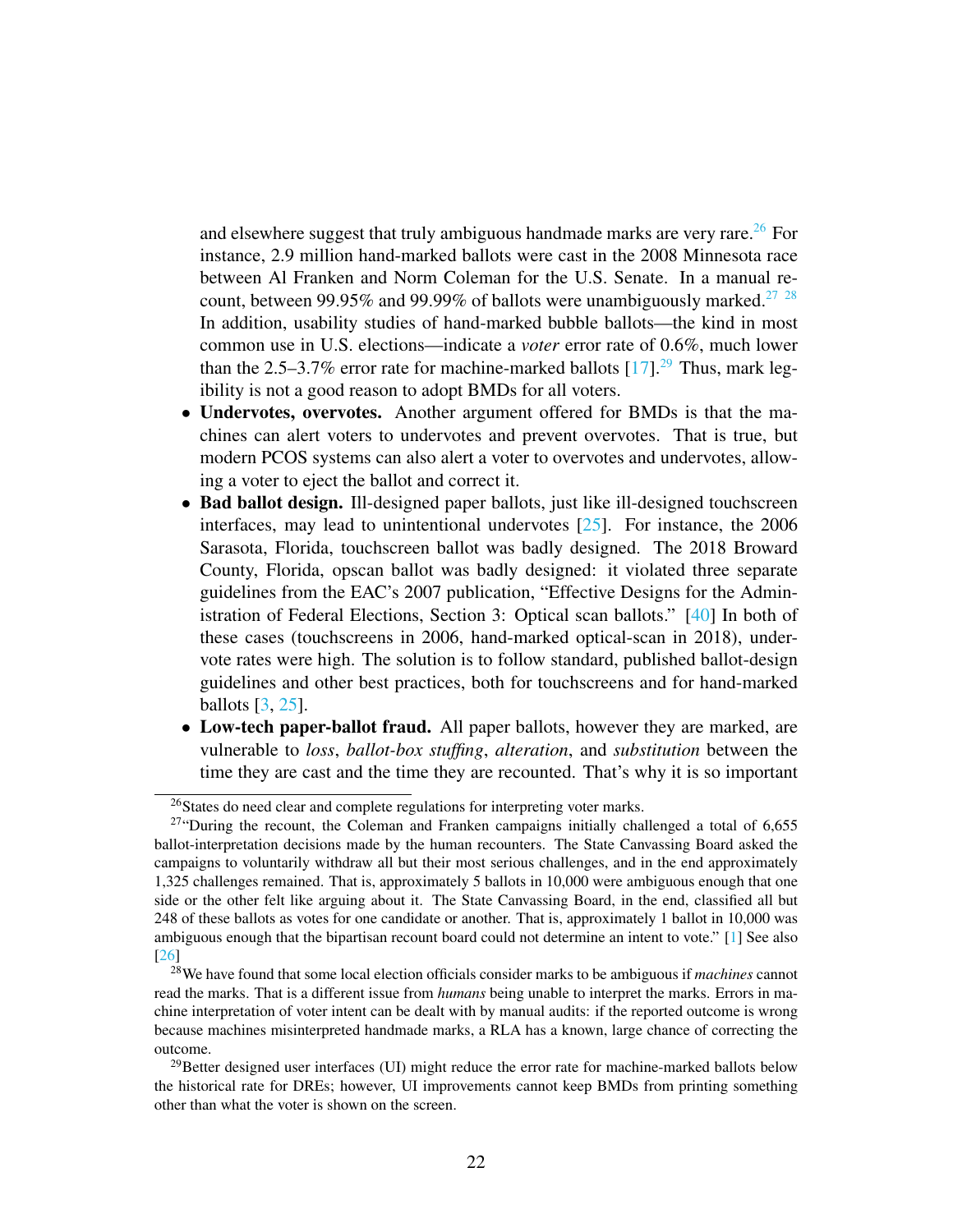to make sure that ballot boxes are always in multiple-person (preferably bipartisan) custody whenever they are handled, and that appropriate physical security measures are in place. Strong, verifiable chain-of-custody protections are essential.

Hand-marked paper ballots are vulnerable to alteration by anyone with a pen. Both hand-marked and BMD-marked paper ballots are vulnerable to substitution: anyone who has poorly supervised access to a legitimate BMD during election day can create fraudulent ballots, not necessarily to deposit them in the ballot box immediately (in case the ballot box is well supervised on election day) but with the hope of substituting it later in the chain of custody.<sup>[30](#page-22-0)</sup>

All those attacks (on hand-marked and on BMD-marked paper ballots) are fairly low-tech. There are also higher-tech ways of producing ballots indistinguishable from BMD-marked ballots for substitution into the ballot box if there is inadequate chain-of-custody protection.

- Accessible voting technology. When hand-marked paper ballots are used with PCOS, there is (as required by law) also an accessible voting technology available in the polling place for voters unable to mark a paper ballot with a pen. This is typically a BMD or a DRE. When the accessible voting technology is not the same as what most voters vote on—when it is used by very few voters—it may happen that the accessible technology is ill-maintained or even (in some polling places) not even properly set up by pollworkers. This is a real problem. One proposed solution is to require all voters to use the same BMD or all-in-one technology. But the failure of some election officials to properly maintain their accessible equipment is not a good reason to adopt BMDs for *all* voters. Among other things, it would expose all voters to the security flaws described above.<sup>[31](#page-22-1)</sup> Other advocates object to the idea that disabled voters must use a different method of marking ballots, arguing that their rights are thereby violated. Both HAVA and ADA require reasonable accommodations for voters with physical and cognitive impairments, but neither law requires that those accommodations must be used by all voters. To best enable and facilitate participation by all voters, each voter should be provided with a means of casting a vote best suited to their abilities.
- <span id="page-22-0"></span>• Ballot printing costs. Preprinted optical-scan ballots cost  $20-50$  cents each.<sup>[32](#page-22-2)</sup>

<sup>&</sup>lt;sup>30</sup>Some BMDs print a barcode indicating when and where the ballot was produced, but that does not prevent such a substitution attack against currently EAC-certified, commercially available BMDs. We understand that systems under development might make ballot-substitution attacks against BMDs more difficult.

<span id="page-22-1"></span><sup>&</sup>lt;sup>31</sup>Also, some accessibility advocates argue that requiring disabled voters to use BMDs compromises their privacy since hand-marked ballots are easily distinguishable from machine marked ballots. That issue can be addressed without BMDs-for-all: Accessible BMDs are already available and in use that mark ballots with marks that cannot easily be distinguished from hand-marked ballots.

<span id="page-22-2"></span> $32$ Single-sheet (one- or two-side) ballots cost 20-28 cents; double-sheet ballots needed for elections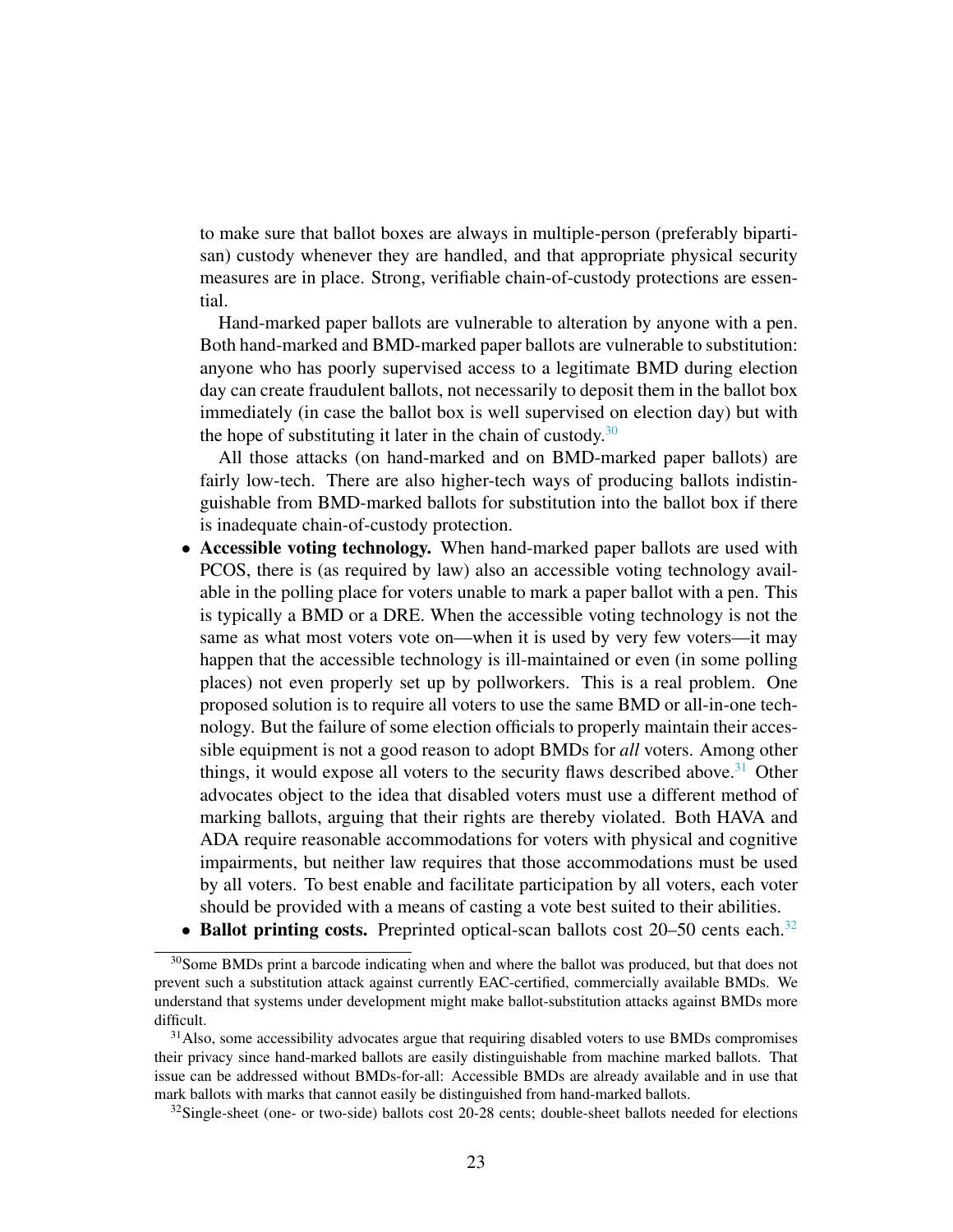Blank cards for BMDs cost up to 15 cents each, depending on the make and model of BMD.<sup>[33](#page-23-0)</sup> But optical-scan ballots must be preprinted for as many voters as *might* show up, whereas blank BMD cards are consumed in proportion to how many voters *do* show up. The Open Source Election Technology Insti-tute (OSET) conducted an independent study of total life cycle costs<sup>[34](#page-23-1)</sup> for handmarked paper ballots and BMDs in conjunction with the 2019 Georgia legislative debate regarding BMDs [\[27\]](#page-31-10). OSET concluded that, even in the most optimistic (i.e., lowest cost) scenario for BMDs and the most pessimistic (i.e, highest cost) scenario for hand-marked paper ballots and ballot-on-demand (BOD) printers which can print unmarked ballots as needed—the total lifecycle costs for BMDs would be higher than the corresponding costs for hand-marked paper ballots.<sup>[35](#page-23-2)</sup>

- Vote centers. To run a vote center that serves many election districts with different ballot styles, one must be able to provide each voter a ballot containing the contests that voter is eligible to vote in, possibly in a number of different languages. This is easy with BMDs, which can be programmed with all the appropriate ballot definitions. With preprinted optical-scan ballots, the PCOS can be programmed to *accept* many different ballot styles, but the vote center must still maintain *inventory* of many different ballots. BOD printers are another eco-nomical alternative for vote centers.<sup>[36](#page-23-3)</sup>
- Paper/storage. BMDs that print summary cards rather than full-face ballots can save paper and storage space. However, many BMDs print full-face ballots—so they do not save storage—while many BMDs that print summary cards (which could save storage) use thermal printers and paper that is fragile and can fade in a few months. $37$

with many contests cost up to 50 cents.

<span id="page-23-0"></span><sup>&</sup>lt;sup>33</sup>Ballot cards for ES&S ExpressVote cost about 15 cents. New Hampshire's (One4All / Prime III) BMDs used by sight-impaired voters use plain paper that is less expensive.

<span id="page-23-1"></span><sup>&</sup>lt;sup>34</sup>They include not only the cost of acquiring and implementing systems but also the ongoing licensing, logistics, and operating (purchasing paper stock, printing, and inventory management) costs.

<span id="page-23-2"></span> $35$ BOD printers currently on the market arguably are best suited for vote centers, but less expensive options suited for polling places could be developed. Indeed, BMDs that print full-face ballots could be re-purposed as BOD printers for polling place use, with modest changes to the programming.

<span id="page-23-3"></span><sup>36</sup>Ballot-on-demand printers *may* require maintenance such as replacement of toner cartridges. This is readily accomplished at a vote center with a professional staff. Ballot-on-demand printers may be a less attractive option for many small precincts on election day, where there is no professional staff—but on the other hand, they are less necessary, since far fewer ballot styles will be needed in any one precinct.

<span id="page-23-4"></span><sup>&</sup>lt;sup>37</sup>The California Top-To-Bottom Review (TTBR) of voting systems found that thermal paper can also be covertly spoiled wholesale using common household chemicals [https://](https://votingsystems.cdn.sos.ca.gov/oversight/ttbr/red-diebold.pdf) [votingsystems.cdn.sos.ca.gov/oversight/ttbr/red-diebold.pdf](https://votingsystems.cdn.sos.ca.gov/oversight/ttbr/red-diebold.pdf), last visited 8 April 2019. The fact that thermal paper printing can fade or deteriorate rapidly might mean it does not satisfy the federal requirement to preserve voting materials for 22 months. [http://uscode.house.gov/view.xhtml?req=granuleid:](http://uscode.house.gov/view.xhtml?req=granuleid:USC-prelim-title52-section20701&num=0&edition=prelim) [USC-prelim-title52-section20701&num=0&edition=prelim](http://uscode.house.gov/view.xhtml?req=granuleid:USC-prelim-title52-section20701&num=0&edition=prelim), last visited 8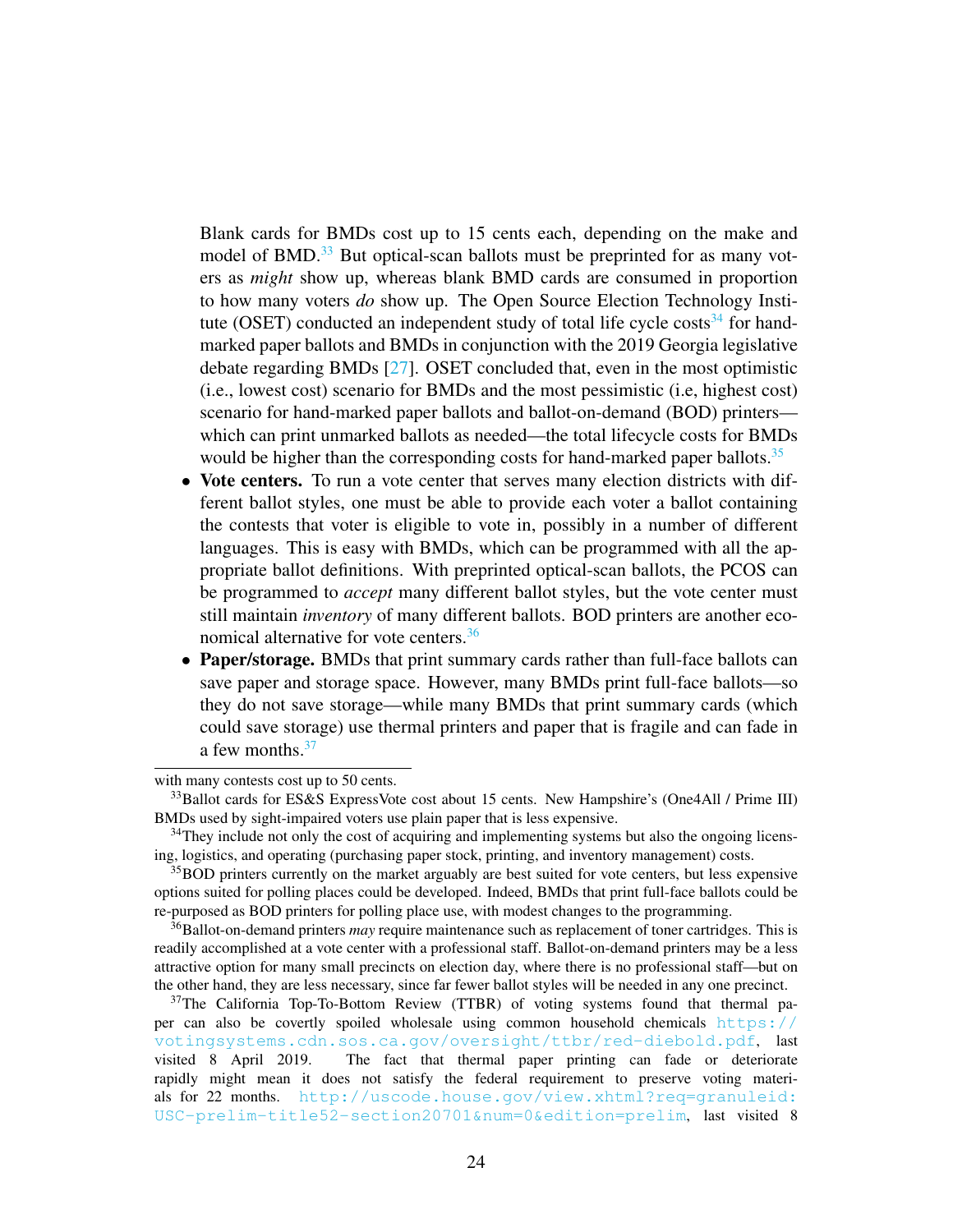Advocates of hand-marked paper ballot systems advance these additional arguments.

- Cost. Using BMDs for all voters substantially increases the cost of acquiring, configuring, and maintaining the voting system. One PCOS can serve 1200 voters in a day, while one BMD can serve only about 260 [\[34\]](#page-31-6)—though both these numbers vary greatly depending on the length of the ballot and the length of the day. OSET analyzed the relative costs of acquiring BMDs for Georgia's nearly seven million registered voters versus a system of hand-marked paper ballots, scanners, and BOD printers [\[27\]](#page-31-10). A BMD solution for Georgia would cost taxpayers between 3 and 5 times more than a system based on hand-marked paper ballots. Open-source systems might eventually shift the economics, but current commercial universal-use BMD systems are more expensive than systems that use hand-marked paper ballots for most voters.
- Mechanical reliability and capacity. Pens are likely to have less downtime than BMDs. It is easy and inexpensive to get more pens and privacy screens when additional capacity is needed. If a precinct-count scanner goes down, people can still mark ballots with a pen; if the BMD goes down, voting stops. Thermal printers used in DREs with VVPAT are prone to jams; those in BMDs might have similar flaws.

These secondary pros and cons of BMDs do not outweigh the primary security and accuracy concern: BMDs, if hacked or erroneously programmed, can change votes in a way that is not correctable. BMD voting systems are not contestable or defensible. Audits that rely on BMD printout cannot make up for this defect in the paper trail: they cannot reliably detect or correct problems that altered election outcomes.

#### **Barcodes**

A controversial feature of some BMDs allows them to print 1-dimensional or 2-dimensional barcodes on the paper ballots. A 1-dimensional barcode resembles the pattern of vertical lines used to identify products by their universal product codes. A 2-dimensional barcode or QR code is a rectangular area covered in coded image *modules* that encode more complex patterns and information. BMDs print barcodes on the same paper ballot that contains human-readable ballot choices. Voters using BMDs are expected to verify the human-readable printing on the paper ballot card, but the presence of barcodes with human-readable text poses some significant problems.

April 2019.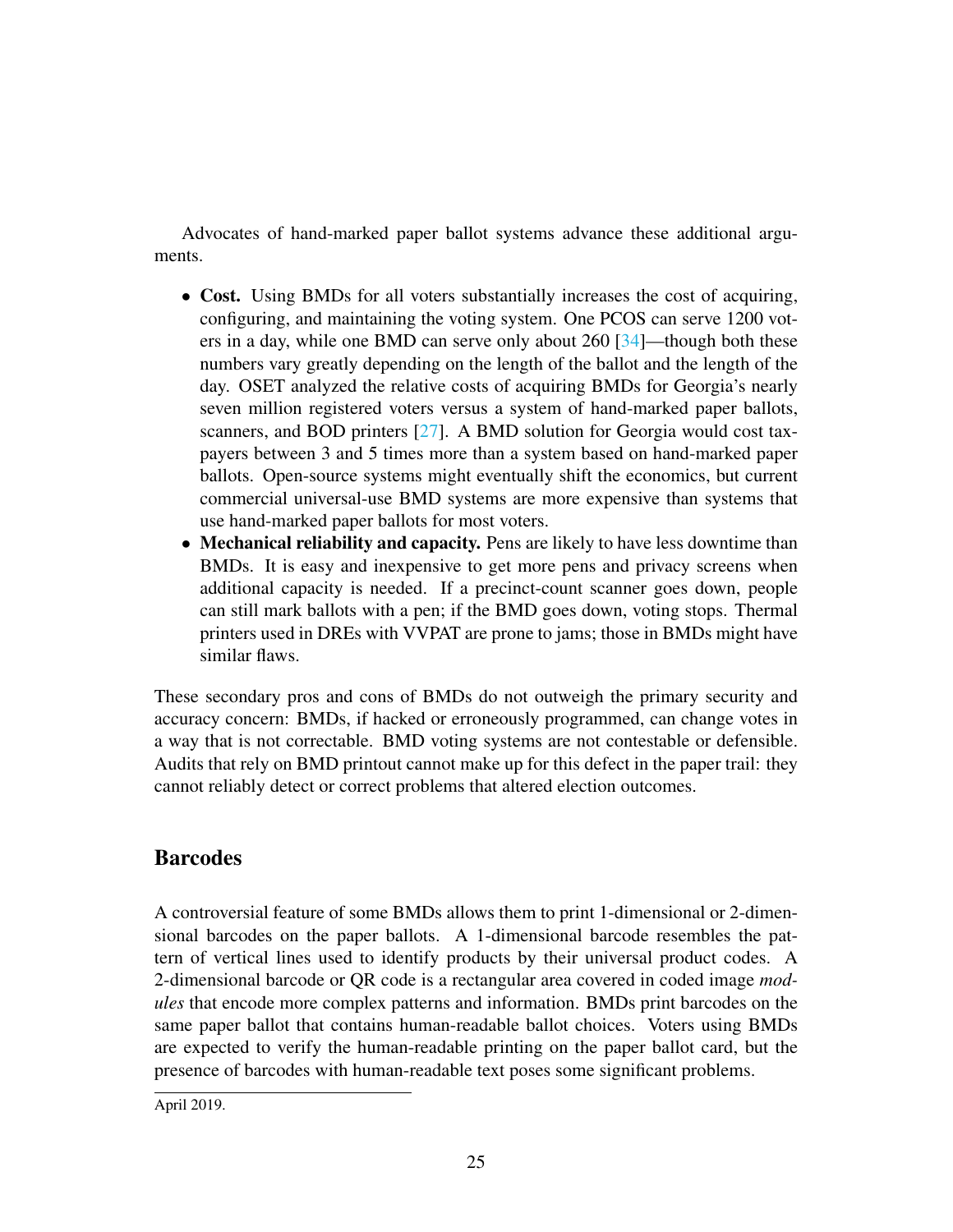- Barcodes are not human readable. The whole purpose of a paper ballot is to be able to recount (or audit) the *voters'* votes in a way independent of any (possibly hacked or buggy) computers. If the official vote on the ballot card is the barcode, then it is impossible for the voters to verify that the official vote they cast is the vote they expressed. Therefore, before a state even *considers* using BMDs that print barcodes (and we do not recommend doing so), the State must ensure by statute that recounts and audits are based *only* on the human-readable portion of the paper ballot. Even so, audits based on untrustworthy paper trails suffer from the verifiability the problems outlined above.
- Ballot cards with barcodes contain two different votes. Suppose a state does ensure by statute that recounts and audits are based on the human-readable portion of the paper ballot. Now a BMD-marked ballot card with both barcodes and human-readable text contains two different votes in each contest: the barcode (used for electronic tabulation), and the human-readable selection printout (official for audits and recounts). In few (if any) states has there even been a discussion of the legal issues raised when the official markings to be counted differ between the original count and a recount.
- Barcodes pose technical risks. Any coded input into a computer system including wired network packets, WiFi, USB thumbdrives, *and barcodes*—pose the risk that the input-processing software can be vulnerable to attack via deliberately ill-formed input. Over the past two decades, many such vulnerabilities have been documented on *each* of these channels (including barcode readers) that, in the worst case, give the attacker complete control of a system. $38$  If an attacker were able to compromise a BMD, the barcodes are an attack vector for the attacker to take over an optical scanner (PCOS or CCOS), too. Since it is good practice to close down all such unneeded attack vectors into PCOS or CCOS voting machines (e.g., don't connect your PCOS to the Internet!), it is also good practice to avoid unnecessary attack channels such as barcodes.

### 8 Insecurity of All-in-One BMDs

Some voting machines incorporate a BMD interface, printer, and optical scanner into the same cabinet. Other DRE+VVPAT voting machines incorporate ballot-marking, tabulation, and paper-printout retention, but without scanning. These are often called

<span id="page-25-0"></span><sup>38</sup>An example of a barcode attack is based on the fact that many commercial barcode-scanner components (which system integrators use to build cash registers or voting machines) treat the barcode scanner using the same operating-system interface as if it were a keyboard device; and then some operating systems allow "keyboard escapes" or "keyboard function keys" to perform unexpected operations.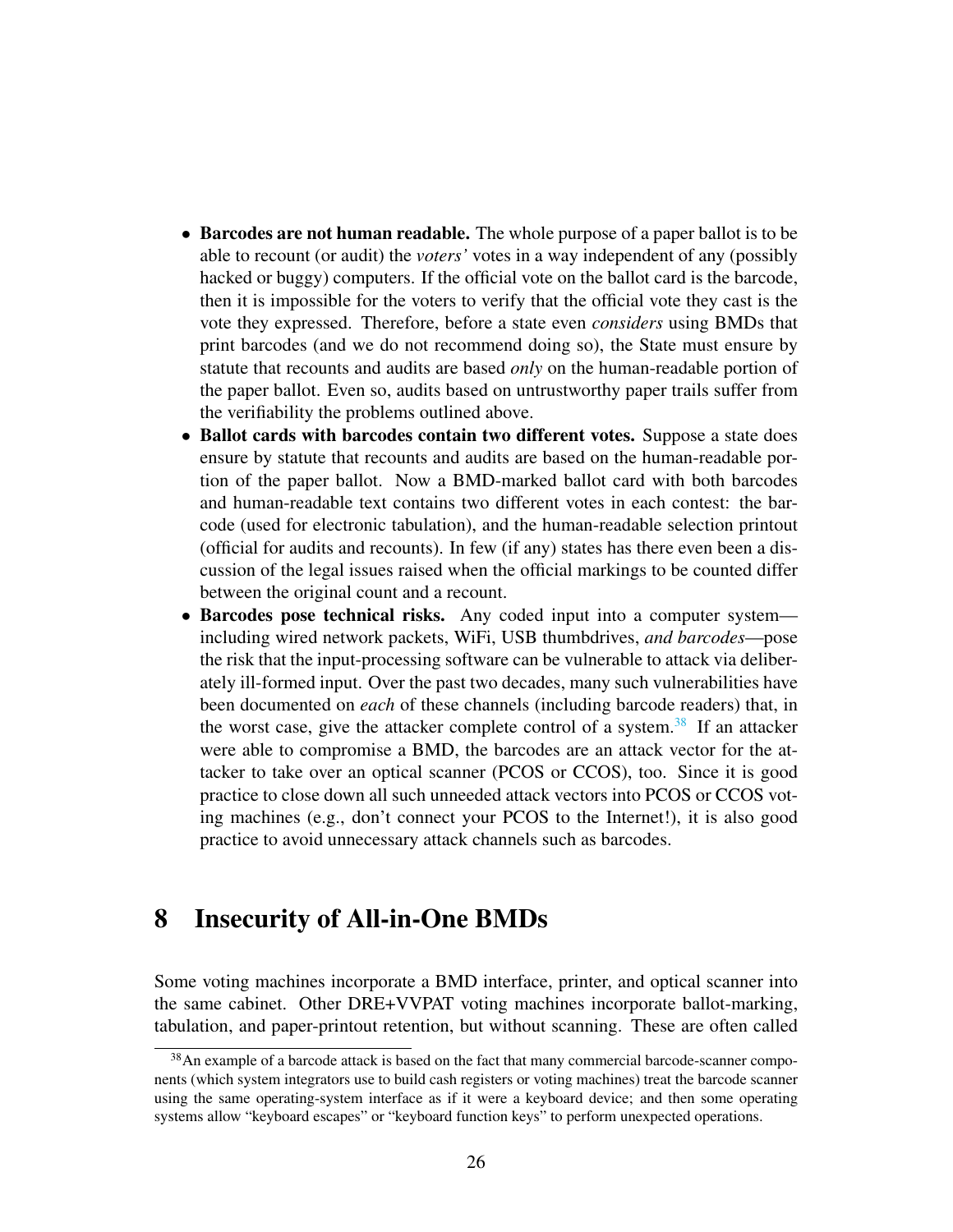"all-in-one" voting machines. To use an all-in-one machine, the voter makes choices on a touchscreen or through a different accessible interface. When the selections are complete, the BMD prints the completed ballot for the voter to review and verify, before depositing the ballot in a ballot box attached to the machine.

Such machines are especially unsafe: like any BMD described in Section [3](#page-9-0) they are not contestable or defensible, but in addition, if hacked they can print votes onto the ballot *after* the voter last inspects the ballot.

- The ES&S ExpressVote (in all-in-one mode) allows the voter to mark a ballot by touchscreen or audio interface, then prints a paper ballot card and ejects it from a slot. The voter has the opportunity to review the ballot, then the voter redeposits the ballot into the same slot, where it is scanned and deposited into a ballot box.
- The ES&S ExpressVoteXL allows the voter to mark a ballot by touchscreen or audio interface, then prints a paper ballot and displays it under glass. The voter has the opportunity to review the ballot, then the voter touches the screen to indicate "OK," and the machine pulls paper ballot up (still under glass) and into the integrated ballot box.
- The Dominion ImageCast Evolution (ICE) allows the voter to deposit a handmarked paper ballot, which it scans and drops into the attached ballot box. *Or*, a voter can use a touchscreen or audio interface to direct the marking of a paper ballot, which the voting machine ejects through a slot for review; then the voter redeposits the ballot into the slot, where it is scanned and dropped into the ballot box.

In all three of these machines, the ballot-marking printer is in the same paper path as the mechanism to deposit marked ballots into an attached ballot box. This opens up a very serious security vulnerability: the voting machine can mark the paper ballot (to add votes or spoil already-cast votes) after the last time the voter sees the paper, and then deposit that marked ballot into the ballot box without the possibility of detection.

Vote-stealing software could easily be constructed that looks for *undervotes* on the ballot, and marks those unvoted spaces for the candidate of the hacker's choice. This is very straightforward to do on optical-scan bubble ballots (as on the Dominion ICE) where undervotes are indicated by no mark at all. On machines such as the ExpressVote and ExpressVoteXL, the normal software indicates an undervote with the words NO SELECTION MADE on the ballot summary card. Hacked software could simply leave a blank space there (most voters wouldn't notice the difference), and then fill in that space and add a matching bar code after the voter has clicked "cast this ballot."

An even worse feature of the ES&S ExpressVote and the Dominion ICE is the *auto-*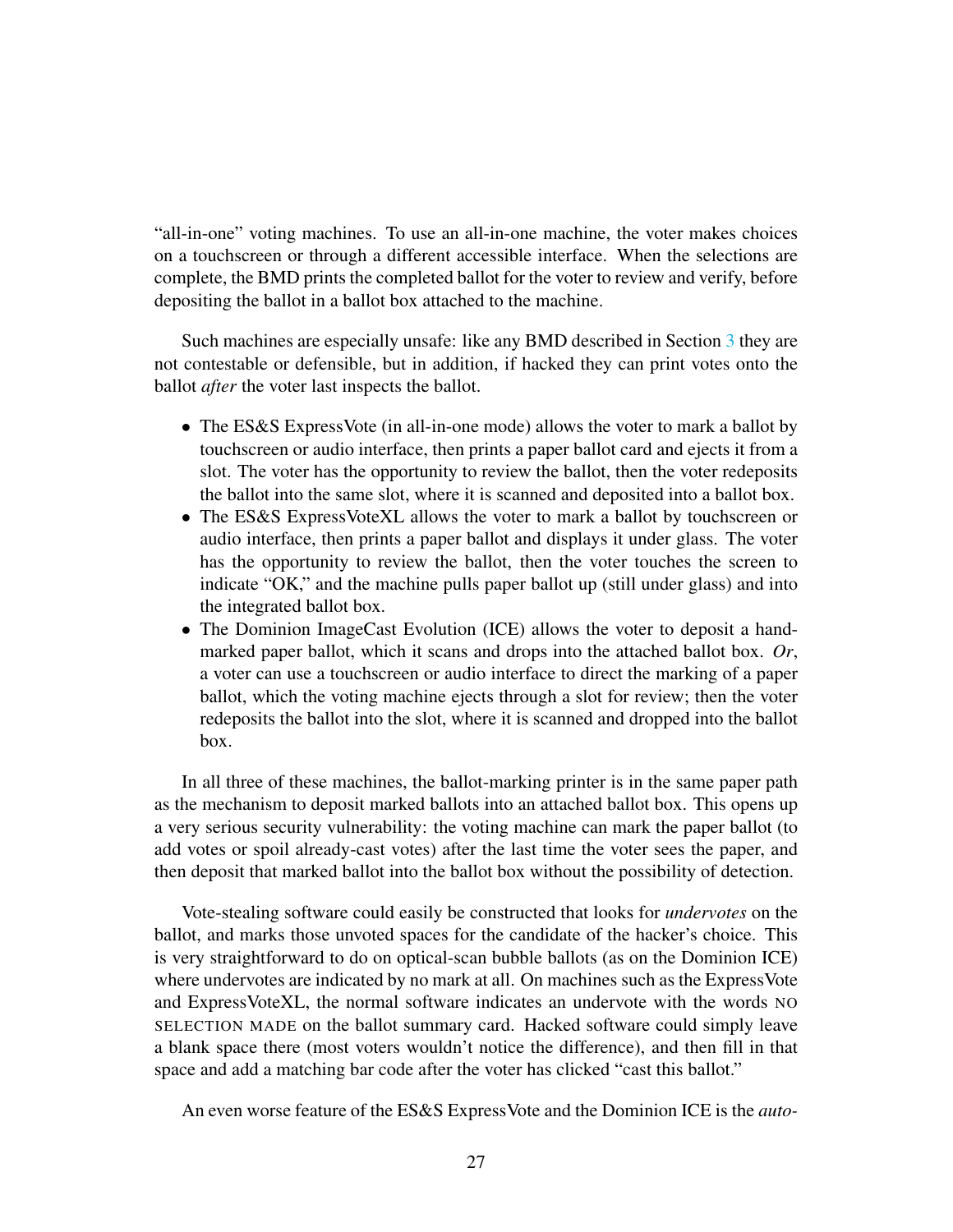*cast* configuration setting (in the manufacturer's standard software) that allows the voter to indicate, "don't eject the ballot for my review, just print it and cast it without me looking at it." If fraudulent software were installed in the ExpressVote, it could change *all* the votes of any voter who selected this option, because the voting machine software would know *in advance of printing* that the voter had waived the opportunity to inspect the printed ballot. We call this auto-cast feature "permission to cheat" [\[4\]](#page-29-9).

Regarding these all-in-one machines, we conclude:

- Any machine with ballot printing in the same paper path with ballot deposit is not *software independent*; it is *not* the case that "an error or fault in the voting system software or hardware cannot cause an undetectable change in election results." Therefore such all-in-one machines do not comply with the VVSG 2.0 (the Election Assistance Commission's Voluntary Voting Systems Guidelines). Such machines are not contestable or defensible, either.
- All-in-one machines on which all voters use the BMD interface to mark their ballots (such as the ExpressVote and ExpressVoteXL) *also* suffer from the same serious problem as ordinary BMDs: most voters do not review their ballots effectively, and elections on these machines are not contestable or defensible.
- The auto-cast option for a voter to allow the paper ballot to be cast without human inspection is particularly dangerous, and states must insist that vendors disable or eliminate this mode from the software. However, even disabling the auto-cast feature does not eliminate the risk of undetected vote manipulation.

Remark. The Dominion ImageCast Precinct ICP320 is a precinct-count optical scanner (PCOS) that also contains an audio+buttons ballot-marking interface for disabled voters. This machine can be configured to cast electronic-only ballots from the BMD interface, or an external printer can be attached to print paper optical-scan ballots from the BMD interface. When the external printer is used, that printer's paper path is *not* connected to the scanner+ballot-box paper path (a person must take the ballot from the printer and deposit it into the scanner slot). Therefore this machine is as safe to use as any PCOS with a separate external BMD.

# 9 Conclusion

Ballot-Marking Devices produce ballots that do not necessarily record the vote expressed by the voter when they enter their selections on the touchscreen: hacking, bugs, and configuration errors can cause the BMDs to print votes that differ from what the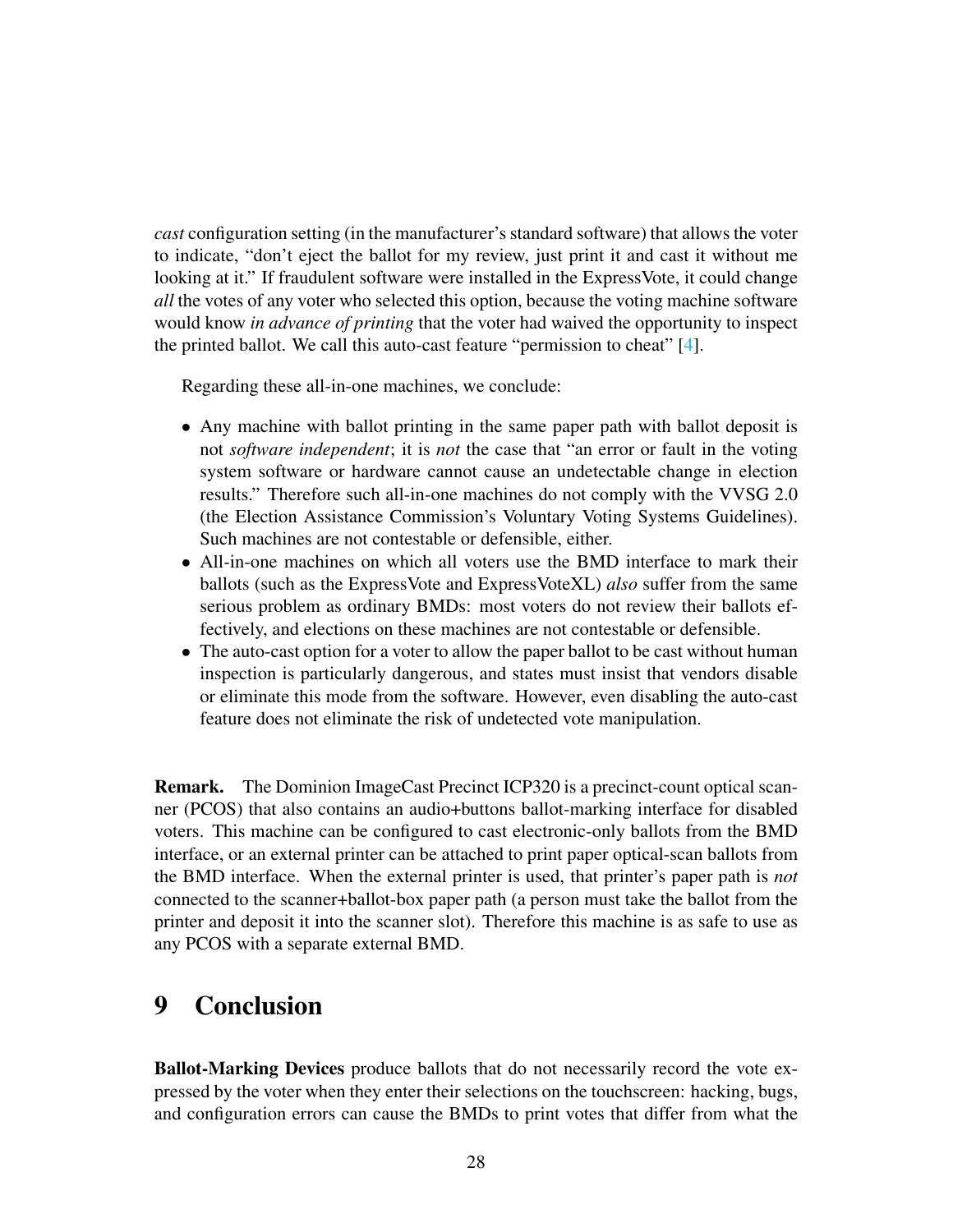voter entered and verified electronically. Because outcome-changing errors in BMD printout do not produce public evidence, BMD systems are not *contestable*. Because there is no way to generate convincing public evidence that reported outcomes are correct despite any BMD malfunctions that might have occurred, BMD systems are not *defensible*. Therefore, BMDs should not be used by voters who can hand mark paper ballots.

All-in-one voting machines, which combine ballot-marking and ballot-box-deposit into the same paper path, are even worse. They have all the disadvantages of BMDs (they are not contestable or defensible), and they can mark the ballot after the voter has inspected it. Therefore they are not even *software independent*, and should not be used by those voters who are capable of marking, handling, and visually inspecting a paper ballot.

When computers are used to record votes, the original transaction (the voter's ex-pression of the votes) is not documented in a verifiable way.<sup>[39](#page-28-3)</sup> When pen-and-paper is used to record the vote, the original expression of the vote *is* documented in a verifiable way (if demonstrably secure chain of custody of the paper ballots is maintained). Audits of elections conducted with hand-marked paper ballots, counted by optical scanners, can ensure that reported election outcomes are correct. Audits of elections conducted with BMDs *cannot* ensure that reported outcomes are correct.

#### References

- <span id="page-28-2"></span>[1] A.W. Appel. Optical-scan voting extremely accurate in Minnesota. *Freedom to Tinker*, January 2009. [https://freedom-to-tinker.com/2009/01/21/](https://freedom-to-tinker.com/2009/01/21/optical-scan-voting-extremely-accurate-minnesota/) [optical-scan-voting-extremely-accurate-minnesota/](https://freedom-to-tinker.com/2009/01/21/optical-scan-voting-extremely-accurate-minnesota/).
- <span id="page-28-0"></span>[2] A.W. Appel. End-to-end verifiable elections. *Freedom to Tinker*, November 2018. [https://freedom-to-tinker.com/2018/11/05/](https://freedom-to-tinker.com/2018/11/05/end-to-end-verifiable-elections/) [end-to-end-verifiable-elections/](https://freedom-to-tinker.com/2018/11/05/end-to-end-verifiable-elections/).
- <span id="page-28-1"></span>[3] A.W. Appel. Florida is the Florida of ballot-design mistakes. *Freedom to Tinker*, November 2018. [https://freedom-to-tinker.com/2018/11/14/](https://freedom-to-tinker.com/2018/11/14/florida-is-the-florida-of-ballot-design-mistakes/) [florida-is-the-florida-of-ballot-design-mistakes/](https://freedom-to-tinker.com/2018/11/14/florida-is-the-florida-of-ballot-design-mistakes/).

<span id="page-28-3"></span><sup>&</sup>lt;sup>39</sup>It is conceivable that cryptographic protocols like those used in E2E-V systems could be used to create BMD-based systems that are contestable and defensible, but no such system exists, nor, to our knowledge, has such a design been worked out in principle. Existing E2E-V systems that use a computer to print (encrypted) selections are neither contestable nor defensible, as explained in Section [1.](#page-1-1)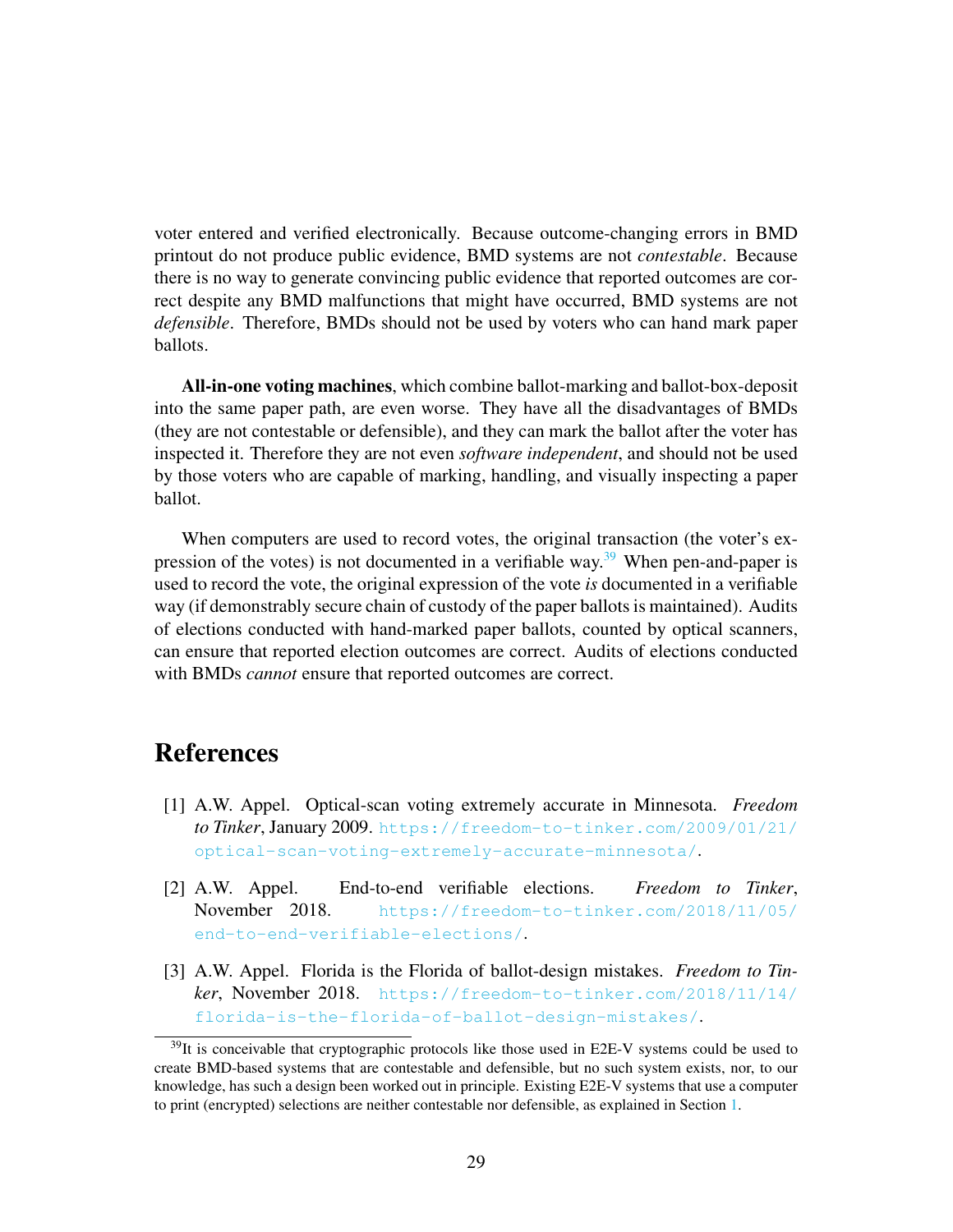- <span id="page-29-9"></span>[4] A.W. Appel. Serious design flaw in ESS ExpressVote touchscreen: "permission to cheat". *Freedom to Tinker*, September 2018. [https://freedom-to-tinker.com/2018/09/14/](https://freedom-to-tinker.com/2018/09/14/serious-design-flaw-in-ess-expressvote-touchscreen-permission-to-cheat/) [serious-design-flaw-in-ess-expressvote-touchscreen-permission-to-cheat/](https://freedom-to-tinker.com/2018/09/14/serious-design-flaw-in-ess-expressvote-touchscreen-permission-to-cheat/).
- <span id="page-29-8"></span>[5] J. Benaloh, M. Byrne, B. Eakin, P. Kortum, N. McBurnett, O. Pereira, P.B. Stark, , and D.S. Wallach. Star-vote: A secure, transparent, auditable, and reliable voting system. *JETS: USENIX Journal of Election Technology and Systems*, 1:18–37, 2013.
- <span id="page-29-1"></span>[6] J. Benaloh, D. Jones, E. Lazarus, M. Lindeman, and P.B. Stark. SOBA: Secrecypreserving observable ballot-level audits. In *Proceedings of the 2011 Electronic Voting Technology Workshop / Workshop on Trustworthy Elections (EVT/WOTE '11)*. USENIX, 2011.
- <span id="page-29-6"></span>[7] Josh Benaloh, Ronald L. Rivest, Peter Y. A. Ryan, Philip B. Stark, Vanessa Teague, and Poorvi L. Vora. End-to-end verifiability. *CoRR*, abs/1504.03778, 2015.
- <span id="page-29-2"></span>[8] Matthew Bernhard, Allison McDonald, Henry Meng, Jensen Hwa, Nakul Bajaj, Kevin Chang, and J. Alex Halderman. Can voters detect malicious manipulation of ballot marking devices? In *41st IEEE Symposium on Security and Privacy*, page (to appear). IEEE, 2020.
- <span id="page-29-3"></span>[9] R. K. Bothwell, K.A. Deffenbacher, and J.C. Brigham. Correlation of eyewitness accuracy and confidence: Optimality hypothesis revisited. *Journal of Applied Psychology*, 72:691–695, 1987.
- <span id="page-29-7"></span>[10] D. Chaum, A. Essex, R.T. Carback III, J. Clark, S. Popoveniuc, A.T. Sherman, and P. Vora. Scantegrity: End-to-end voter verifiable optical-scan voting. *IEEE Security & Privacy*, 6:40–46, 2008.
- <span id="page-29-0"></span>[11] Election Assistance Commission. Voluntary voting systems guidelines 2.0, September 2017. [https://www.eac.gov/assets/1/6/TGDC\\_](https://www.eac.gov/assets/1/6/TGDC_Recommended_VVSG2.0_P_Gs.pdf) [Recommended\\_VVSG2.0\\_P\\_Gs.pdf](https://www.eac.gov/assets/1/6/TGDC_Recommended_VVSG2.0_P_Gs.pdf).
- <span id="page-29-5"></span>[12] Moritz Contag, Guo Li, Andre Pawlowski, Felix Domke, Kirill Levchenko, Thorsten Holz, and Stefan Savage. How they did it: An analysis of emission defeat devices in modern automobiles. In *2017 IEEE Symposium on Security and Privacy*, pages 231–250. IEEE, 2017.
- <span id="page-29-4"></span>[13] K. Deffenbacher. Eyewitness accuracy and confidence: Can we infer anything about their relation? *Law and Human Behavior*, 4:243–260, 1980.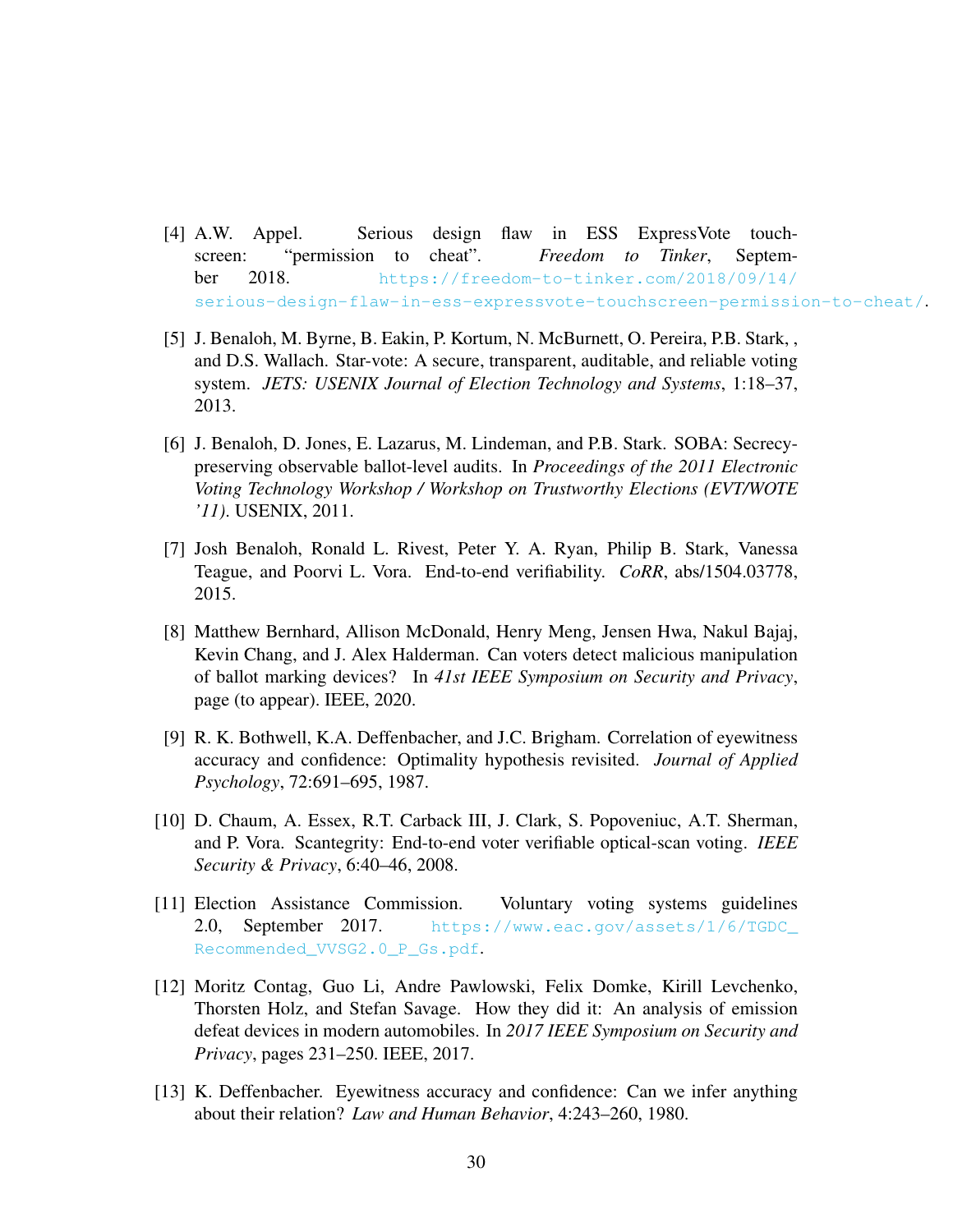- <span id="page-30-4"></span>[14] R. DeMillo, R. Kadel, and M. Marks. What voters are asked to verify affects ballot verification: A quantitative analysis of voters' memories of their ballots, November 2018. <https://ssrn.com/abstract=3292208>.
- <span id="page-30-6"></span>[15] S.L. Desmarais, T.L. Nicholls, J. D. Read, and J. Brink. Confidence and accuracy in assessments of short-term risks presented by forensic psychiatric patients. *The Journal of Forensic Psychiatry & Psychology*, 21(1):1–22, 2010.
- <span id="page-30-7"></span>[16] D. Dunning, D.W. Griffin, J.D. Milojkovic, and L. Ross. The overconfidence effect in social prediction. *Journal of Personality and Social Psychology*, 58:568– 581, 1990.
- <span id="page-30-5"></span>[17] S.P. Everett. *The Usability of Electronic Voting Machines and How Votes Can Be Changed Without Detection*. PhD thesis, Rice University, 2007.
- <span id="page-30-1"></span>[18] A.J. Feldman, J.A. Halderman, and E.W. Felten. Security analysis of the Diebold AccuVote-TS voting machine. In *2007 USENIX/ACCURATE Electronic Voting Technology Workshop (EVT 2007)*, August 2007.
- <span id="page-30-0"></span>[19] Verified Voting Foundation. The verifier – polling place equipment – november 2018, November 2018. <https://www.verifiedvoting.org/verifier/>.
- <span id="page-30-9"></span>[20] P. Johansson, L. Hall, and S. Sikstrom. From change blindness to choice blindness. *Psychologia*, 51:142–155, 2008.
- <span id="page-30-8"></span>[21] D. Kahnemann. *Thinking, fast and slow*. Farrar, Straus and Giroux, 2011.
- <span id="page-30-10"></span>[22] S. J. Lewis, O. Pereira, and V. Teague. Ceci n'est pas une preuve: The use of trapdoor commitments in Bayer-Groth proofs and the implications for the verifiabilty of the Scytl-SwissPost Internet voting system, 2019. [https://people.eng.unimelb.edu.au/vjteague/](https://people.eng.unimelb.edu.au/vjteague/UniversalVerifiabilitySwissPost.pdf) [UniversalVerifiabilitySwissPost.pdf](https://people.eng.unimelb.edu.au/vjteague/UniversalVerifiabilitySwissPost.pdf).
- <span id="page-30-3"></span>[23] M. Lindeman and P.B. Stark. A gentle introduction to risk-limiting audits. *IEEE Security and Privacy*, 10:42–49, 2012.
- <span id="page-30-2"></span>[24] National Academies of Sciences, Engineering, and Medicine. *Securing the Vote: Protecting American Democracy*. The National Academies Press, Washington, DC, September 2018.
- <span id="page-30-11"></span>[25] L. Norden, M. Chen, D. Kimball, and W. Quesenbery. Better Ballots, 2008. Brennan Center for Justice, [http://www.brennancenter.org/publication/](http://www.brennancenter.org/publication/better-ballots) [better-ballots](http://www.brennancenter.org/publication/better-ballots).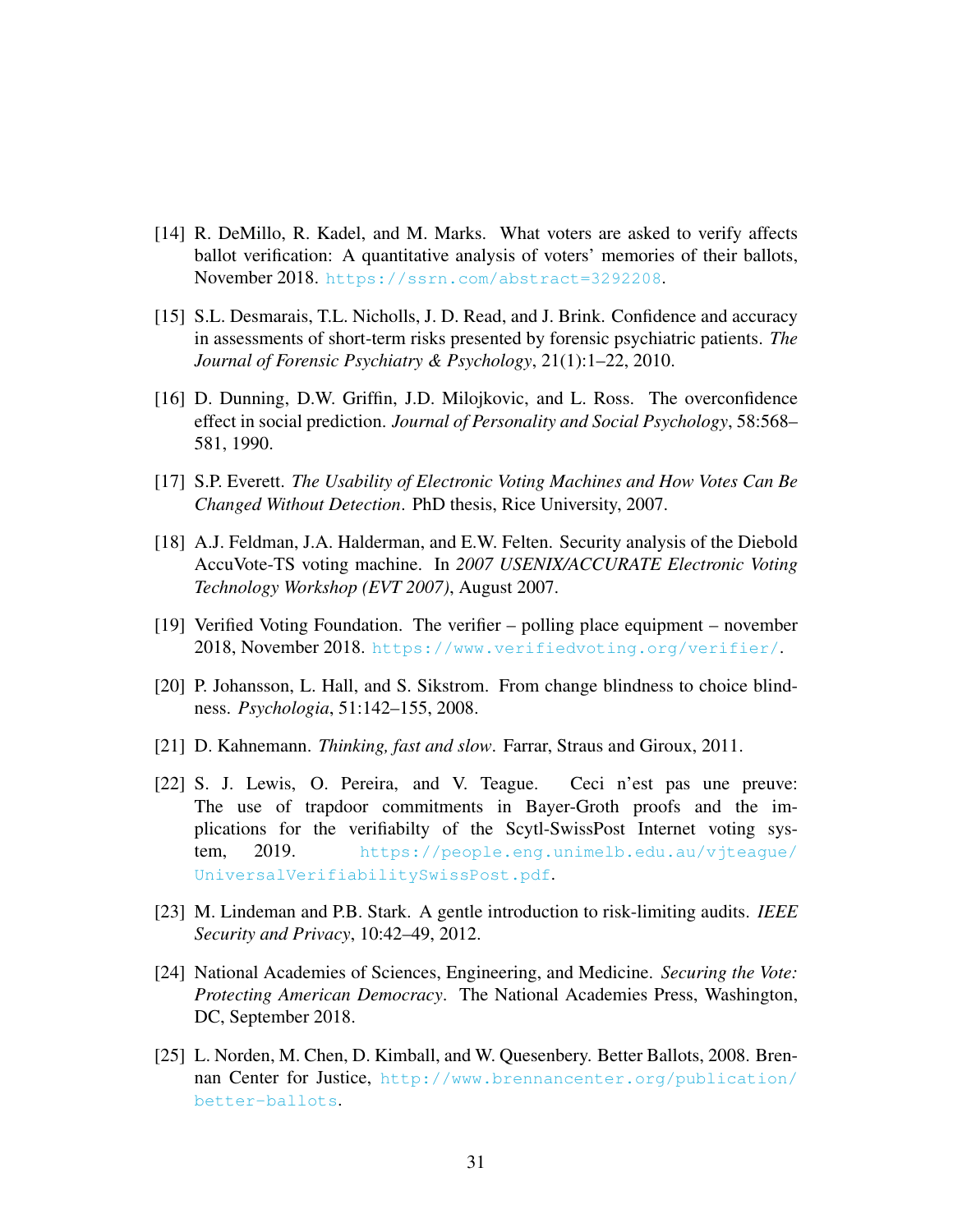- <span id="page-31-9"></span>[26] Office of the Minnesota Secretary of State. Minnesota's historic 2008 election, 2009. [https://www.sos.state.mn.us/media/3078/](https://www.sos.state.mn.us/media/3078/minnesotas-historic-2008-election.pdf) [minnesotas-historic-2008-election.pdf](https://www.sos.state.mn.us/media/3078/minnesotas-historic-2008-election.pdf).
- <span id="page-31-10"></span>[27] E. Perez. Georgia state election technology acquisition: A reality check. OSET Institute Briefing, March 2019. [https://trustthevote.](https://trustthevote.org/wp-content/uploads/2019/03/06Mar19-OSETBriefing_GeorgiaSystemsCostAnalysis.pdf) [org/wp-content/uploads/2019/03/06Mar19-OSETBriefing\\_](https://trustthevote.org/wp-content/uploads/2019/03/06Mar19-OSETBriefing_GeorgiaSystemsCostAnalysis.pdf) [GeorgiaSystemsCostAnalysis.pdf](https://trustthevote.org/wp-content/uploads/2019/03/06Mar19-OSETBriefing_GeorgiaSystemsCostAnalysis.pdf).
- <span id="page-31-5"></span>[28] K. Rayner and M.S. Castelhano. Eye movements during reading, scene perception, and visual search, 2009. Q J Experimental Psychology, 2009, August 62(8), 1457-1506.
- <span id="page-31-7"></span>[29] J. Reason. *Human Error (20th Printing)*. Cambridge University Press, New York, 2009.
- <span id="page-31-0"></span>[30] R.L. Rivest and J.P. Wack. On the notion of software independence in voting systems, July 2006. [http://vote.nist.gov/SI-in-voting.pdf](http://vote.nist.gov/SI-in-voting. pdf).
- <span id="page-31-1"></span>[31] Ronald L Rivest. On the notion of 'software independence' in voting systems. *Philosophical Transactions of the Royal Society A: Mathematical, Physical and Engineering Sciences*, 366(1881):3759–3767, 2008.
- <span id="page-31-2"></span>[32] Ronald L Rivest and Madars Virza. Software independence revisited. In *Real-World Electronic Voting*, pages 19–34. Auerbach Publications, 2016.
- <span id="page-31-8"></span>[33] P.Y.A. Ryan, D. Bismark amnd J. Heather, and S. Schneiderand Z. Xia. The prêt a voter verifiable election system. ` *IEEE Transactions on Information Forensics and Security*, 4:662–673, 2009.
- <span id="page-31-6"></span>[34] Election Systems and Software. State of Georgia Electronic Request for Information New Voting System Event Number: 47800-SOS0000035, 2018. [http://sos.ga.gov/admin/files/ESS%20RFI%20-%20Final%](http://sos.ga.gov/admin/files/ESS%20RFI%20-%20Final%20-%20Redacted.pdf) [20-%20Redacted.pdf](http://sos.ga.gov/admin/files/ESS%20RFI%20-%20Final%20-%20Redacted.pdf).
- <span id="page-31-3"></span>[35] P.B. Stark. Conservative statistical post-election audits. *Annals of Applied Statistics*, 2:550–581, 2008.
- <span id="page-31-4"></span>[36] P.B. Stark. Risk-limiting post-election audits: P-values from common probability inequalities. *IEEE Transactions on Information Forensics and Security*, 4:1005– 1014, 2009.